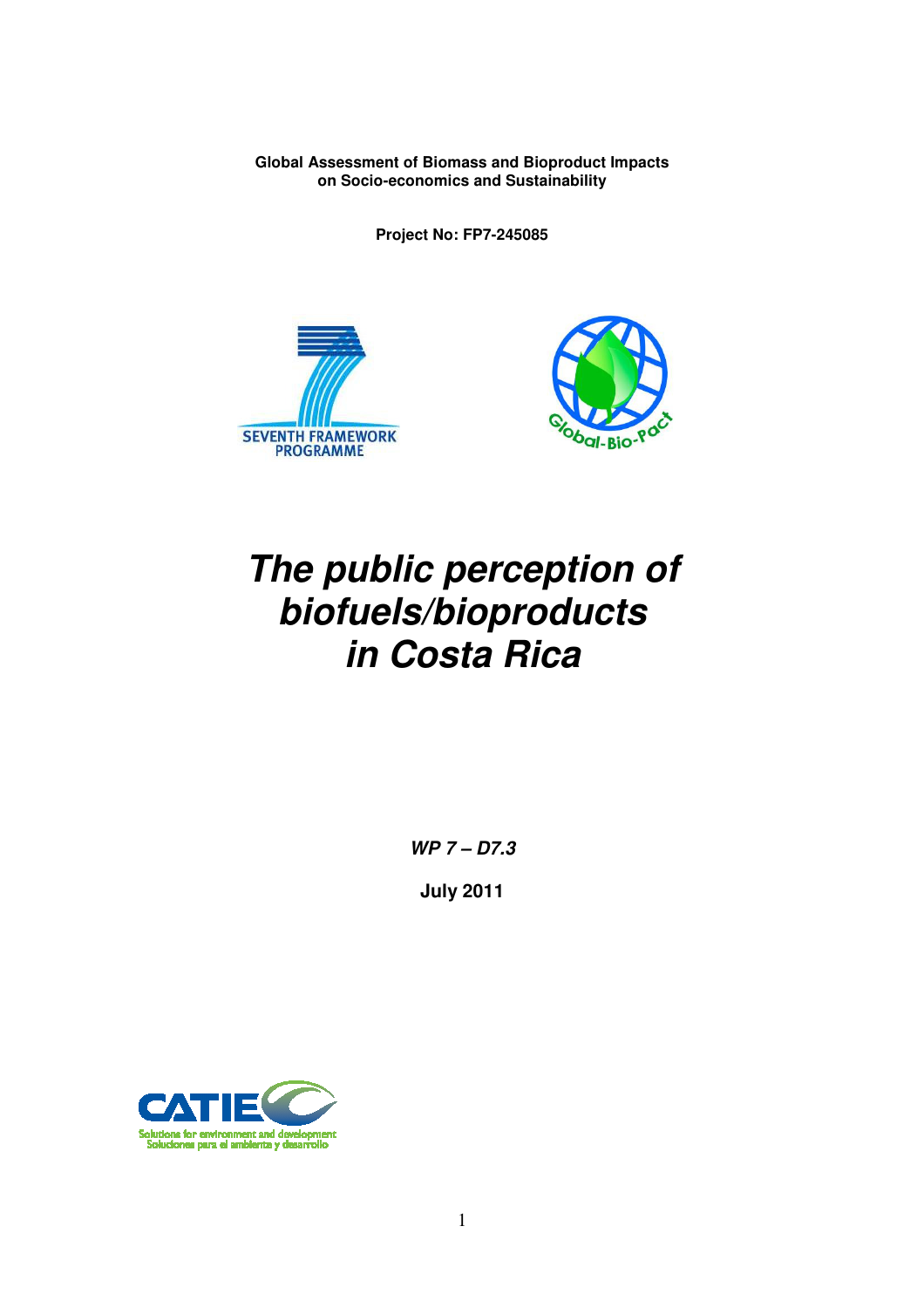Authors: Estuardo Giron Solorzano (CATIE) and Abigail Fallot (CIRAD + CATIE)

Contact: CATIE - CENTRO AGRONOMICO TROPICAL DE INVESTIGACION Y ENSENANZA

 Apdo 2-7170 30 501 Turrialba Cartago Costa Rica Email: afallot@catie.ac.cr

The Global-Bio-Pact project (Global Assessment of Biomass and Bioproduct Impacts on Socio-economics and Sustainability) is supported by the European Commission in the 7th Framework Programme for Research and Technological Development (2007-2013). The sole responsibility for the content of this report lies with the authors. It does not represent the opinion of the Community. The European Commission is not responsible for any use that may be made of the information contained therein. The Global-Bio-Pact project duration is February 2010 to January 2013 (Contract Number: 245085).



Global-Bio-Pact website: www.globalbiopact.eu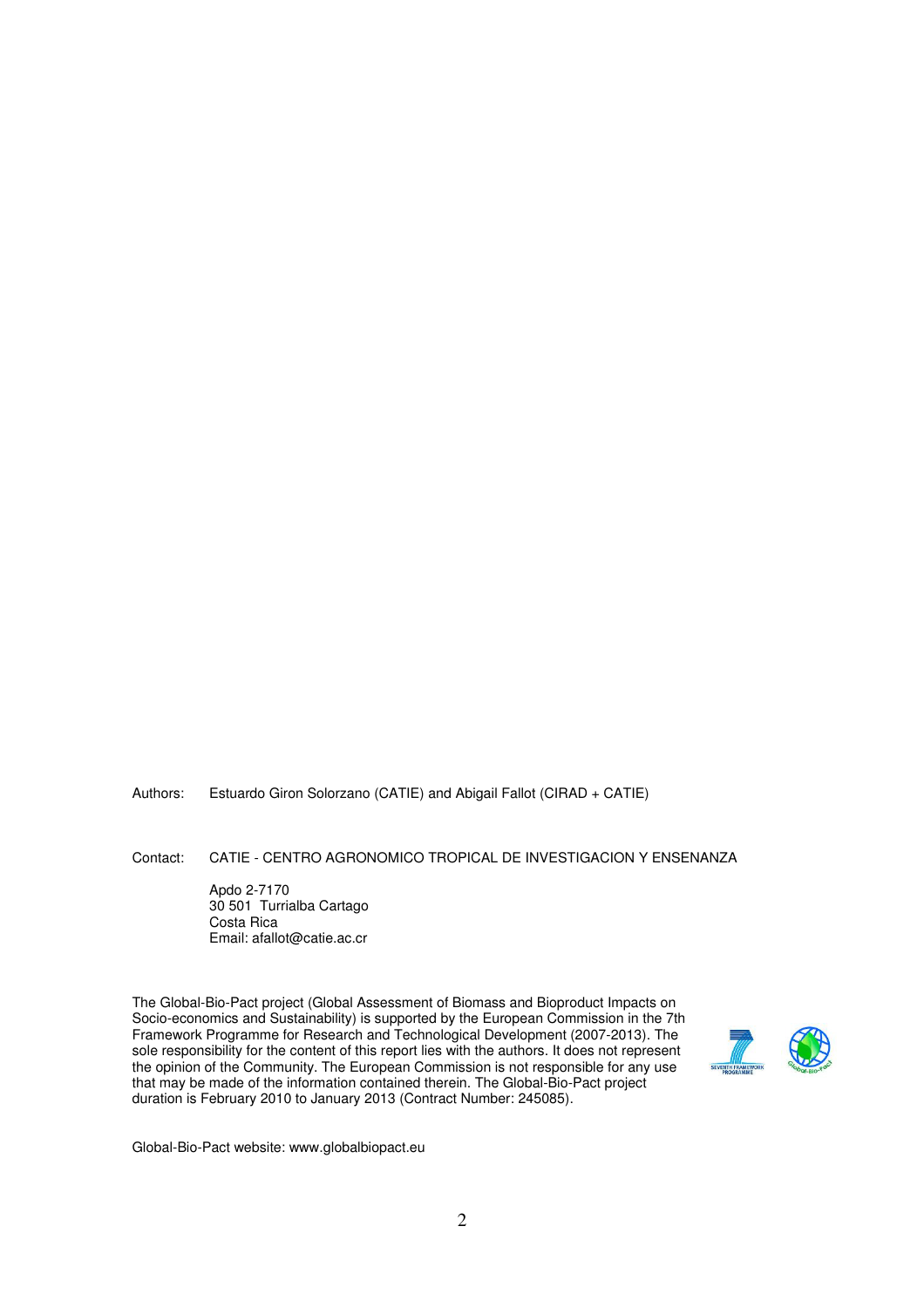## **Contents**

| $\overline{\mathbf{6}}$ |
|-------------------------|
| 13                      |
| 15                      |
|                         |
| 18                      |
| 19                      |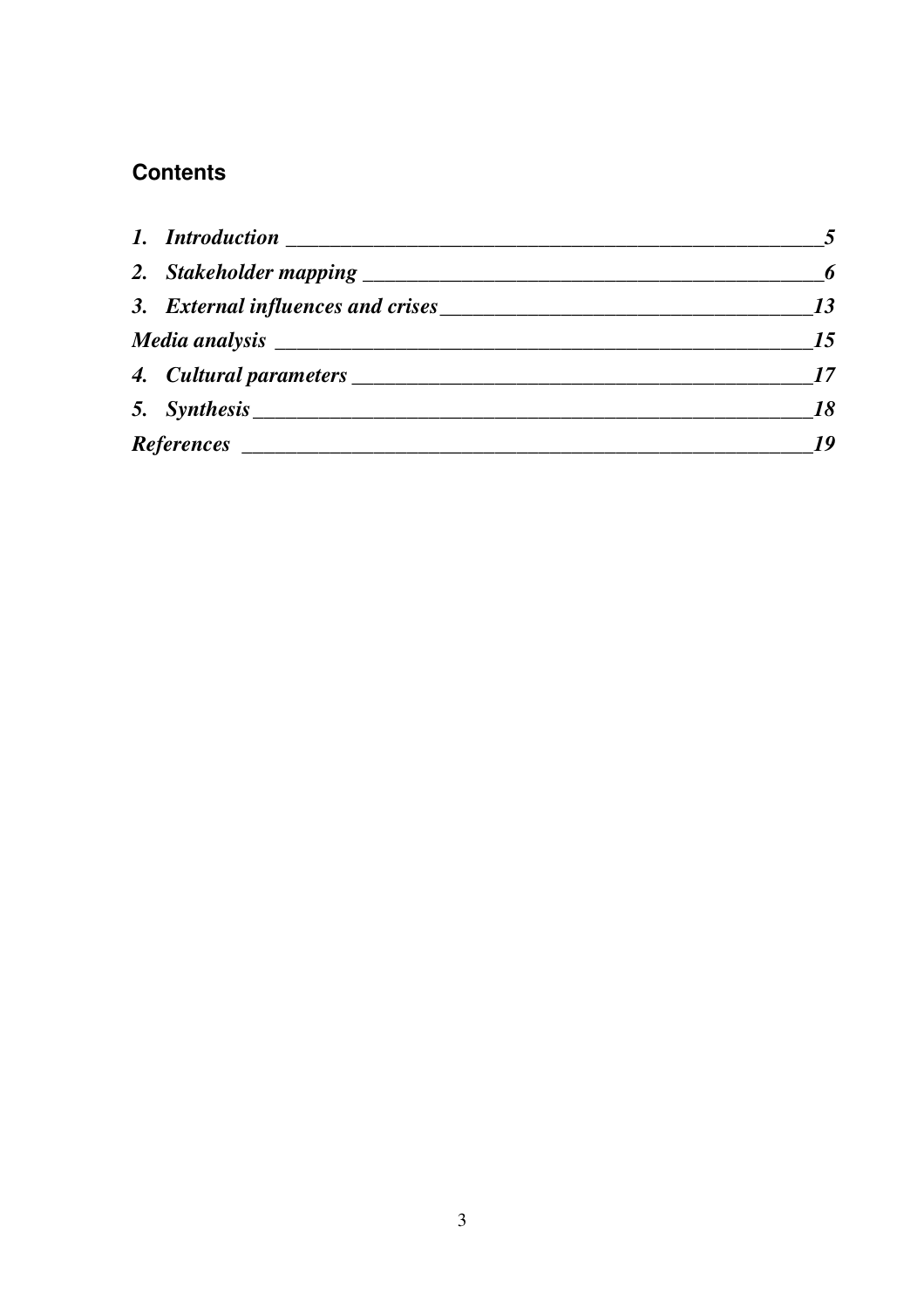# **Abbreviations**

| <b>ACICAFOC</b>          | Indigenous and Peasant Coordination Association for     |  |  |  |
|--------------------------|---------------------------------------------------------|--|--|--|
|                          | Community Agroforestry in Central America               |  |  |  |
| <b>AESC</b>              | Costa Rican Association of Social Ecology               |  |  |  |
| <b>ALIARSE</b>           | Public - private alliance for development               |  |  |  |
| $\overline{CBI}$         | Caribbean Basin Initiative                              |  |  |  |
| <b>CARSA</b>             | Rey food Corporation S.A. - Burger King                 |  |  |  |
| CATIE                    | Tropical Agricultural Research and Higher Education     |  |  |  |
|                          | Centre                                                  |  |  |  |
| <b>CATSA</b>             | Tempisque Sugar Mill S.A                                |  |  |  |
| <b>CEA</b>               | <b>Environmental Education Centre</b>                   |  |  |  |
| <b>CENIBIOT</b>          | National Centre for Biotechnology Innovation            |  |  |  |
| <b>CESMAG</b>            | <b>BusTransportation line</b>                           |  |  |  |
| <b>COECOCEIBA</b>        | Ecological Communities Association of La Ceiba          |  |  |  |
| Coopeagropal R.L.        | Valle del Coto Sur Cooperative                          |  |  |  |
| COOPEDOTA R.L.           | Dota Coffe Growers' Cooperative                         |  |  |  |
| <b>CRECEX</b>            | Foreign Trade Chamber of Costa Rica and Foreign         |  |  |  |
|                          | <b>House Representatives</b>                            |  |  |  |
| <b>DIECA</b>             | Directorate of Research and Extension of Sugar Cane     |  |  |  |
| <b>FEDECAC</b>           | Federation of South Pacific Agricultural Centers        |  |  |  |
| <b>GEF</b>               | <b>Global Environment Facility</b>                      |  |  |  |
| GIZ                      | German Development Cooperation                          |  |  |  |
| <b>ICE</b>               | Costa Rican Electricity Institute                       |  |  |  |
| <b>IDA</b>               | Institute for Agrarian Development                      |  |  |  |
| $\overline{\text{IICA}}$ | Inter-American Institute for Cooperation on Agriculture |  |  |  |
| <b>INA</b>               | Learning National Institute                             |  |  |  |
| <b>ITCR</b>              | Technological Institute of Costa Rica                   |  |  |  |
| <b>LAICA</b>             | Industrial Farm League for Sugar Cane                   |  |  |  |
| <b>MAG</b>               | Ministry of Agriculture and Livestock                   |  |  |  |
| <b>MINAET</b>            | Ministry of Environment, Energy and                     |  |  |  |
|                          | Telecommunications                                      |  |  |  |
| nd                       | no date                                                 |  |  |  |
| <b>PITTA</b>             | Programme of Research and Transfer of Agricultural      |  |  |  |
|                          | Technology                                              |  |  |  |
| <b>PRIFAE</b>            | Institutional Programme on Energy Alternative Sources   |  |  |  |
| <b>RECOPE</b>            | Costa Rican Oil Refinery                                |  |  |  |
| Sermucoop                | Coto 63 Cooperative Services                            |  |  |  |
| <b>SGP</b>               | <b>Small Grants Programme</b>                           |  |  |  |
| STRO-CA                  | Social Trade Organization - Central America             |  |  |  |
| <b>UBA</b>               | United Bio fuels of America                             |  |  |  |
| <b>UCR</b>               | University of Costa Rica                                |  |  |  |
| <b>UNA</b>               | National University of Costa Rica                       |  |  |  |
| <b>UNED</b>              | <b>Distance State University</b>                        |  |  |  |
| <b>UNDP</b>              | United Nations Program for Development                  |  |  |  |
| Coopetalamanca sos       | Talamanca sustainable cooperative of multiple service   |  |  |  |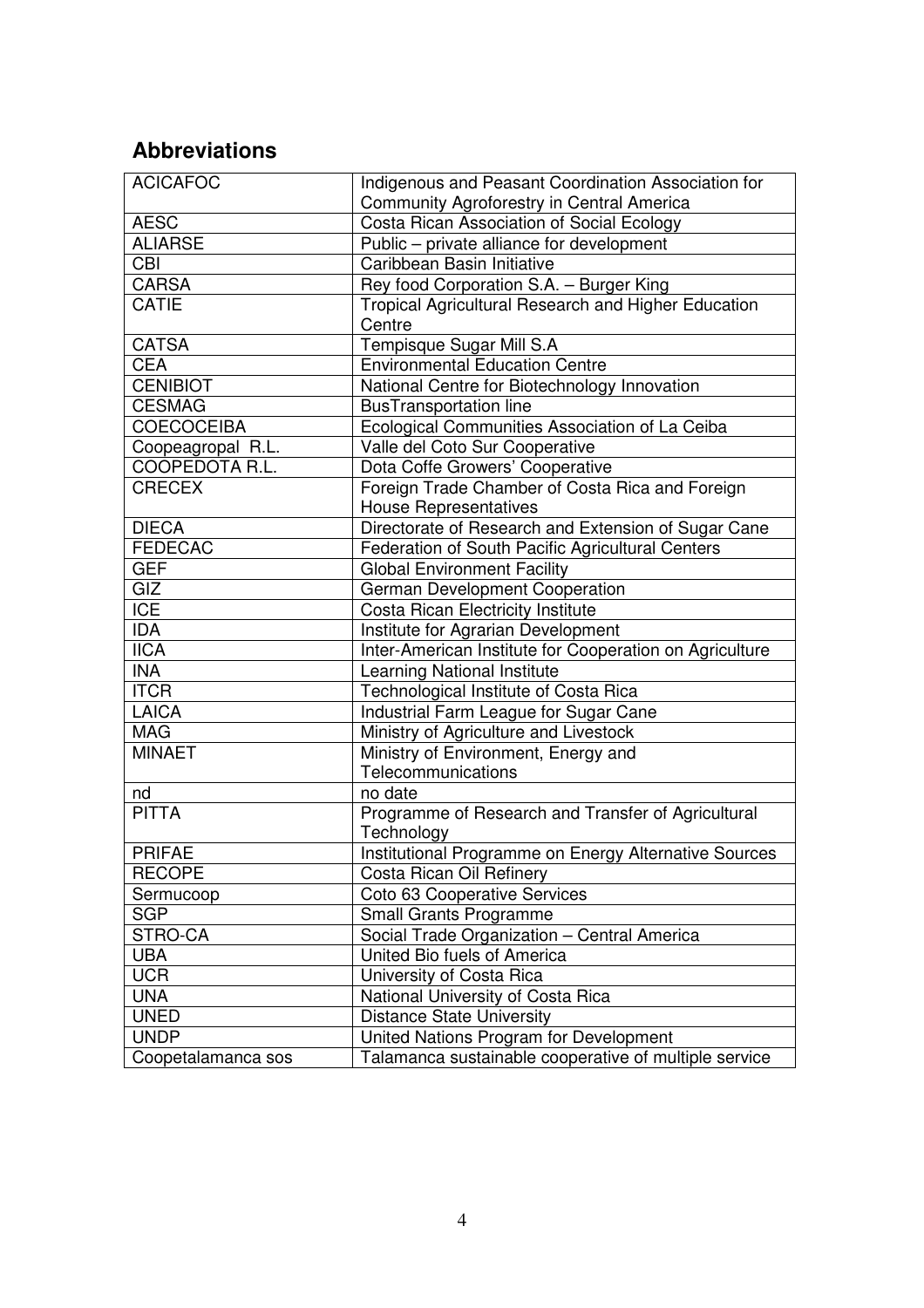## **1. Introduction**

This report on public perception of biofuels in Costa Rica was elaborated following the methodology and guidelines proposed by CATIE, cf. Global Bio-Pact deliverable 7.1 by Fallot and Chacon (2011).

#### **Internet and desk methods**

Search strategies were developed in Spanish language on the Internet taking as keywords "biofuels and Costa Rica" in conjunction with the exact word "opinion." We also used the terms "biofuels in Costa Rica" and "conservation" and searched in English language under the term "biofuels in Costa Rica".

We reviewed and characterized the information from 35 internet links whose inputs run from May 2005 until May 2011, see list in the section "7. References."

We also used the information generated previously: first with a preliminary esurvey on www.e-encuesta.com conducted in August 2010, then during the workshop on public perception of biofuels in Costa Rica that took place in September 2010 at CATIE, cf. Deliverable 7.4 by Polimeni and Fallot, 2010.

Studies specifically dealing with the public perception of biofuels in Costa Rica were not found. A publication by the sugarcane league mentions in general terms the arguments in favour and against biofuels given by different groups in our global society (Chaves, 2007). Opinions and criteria are classified as political, economic, productive or environmental; their relevance is evaluated with respect to the Costa Rican context.

#### **Expert interviews**

We selected about 20 experts for interviews and could interview 10 of them:

- Mercedes Agüero, journalist at the La Nacion daily newspaper, covering energy issues, including biofuels (phone interview);
- Alonso Acuña from Ministry of Agriculture, coordinator of the national programme for innovation in agricultural technologies on biofuels (phone interview);
- Giovanni Castillo Pacheco, civil servant at the Energy sectoral direction of MINAET, the Energy and Environment Ministry, involved in the development of the national biofuel strategy (skype interview);
- Jaime García, biology profesor at UNED, part of a network on biomass uses (phone interview);
- Eladio Madriz, general manager of Energías biodegradables S.A., producing and sellig biodiesel (phone interview);
- Julio Mata, chemistry profesor at the UCR, leading the PRIFAE, the Institutional Programme on Energy Alternative Sources (written two page communication in response to our specific questions);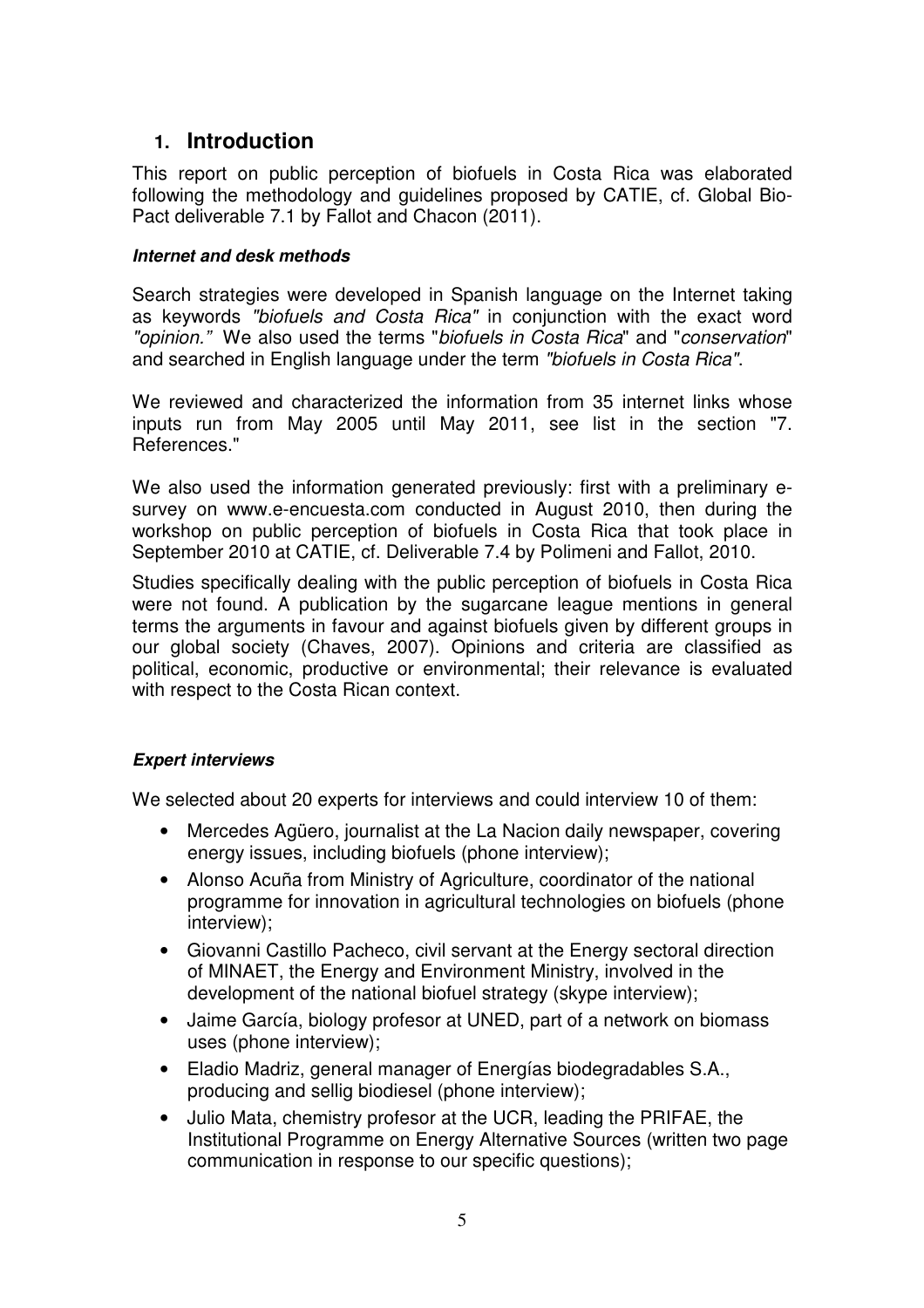- Sergio Musmanni, formely belonging to the Industry Chamber where he was part of the Ethanol Comission, now working for GIZ (written two page communication in response to our specific questions);
- José Oduber Rivera, sociologist, professor and coordinator of CATIE's masters on development practices (meeting).
- Marta Valdez y Jorge Valdez, from CENIBIOT research center, respectively director and head of the bioprocess plant (phone conference);
- Orlando Vega, formerly in charge of biofuel development at the Ministry of Agriculture, now working in the regional institiute for agricultural cooperation, IICA, on biofuels still (phone interview);

#### **Questionnaire design and sample selection**

The questionnaire design followed the Global Bio-Pact "Methodology and Guidelines for Assessing Public Perception on Biofuels and Bioproducts". Questions were reformulated in Spanish with non technical terms. The sampling of respondents was done during CATIE's International Fair (April 30<sup>th</sup> and May 1<sup>st</sup> 2011), gathering many people from different locations of Costa Rica and varied backgrounds: 30 persons were interviewed. All the answers are reported in the table shown on Annex 1.

We put attention on interviewing only Costa Rican residents balancing the representation of genders and age classes. The questionnaire sample has 17 men and 13 women; six persons younger than 30, sixteen persons in the 31 to 45 age interval, seven persons between 46 and 64, and one person over 65. Though we knew we could not aim for a representative sample of the whole Costa Rican population, we asked about occupations and the use of a vehicle, in case such information could bring hypothetic explanations of results. We found ourselves interviewing 5 house-persons, 3 in commerce and marketing, 2 in civil engineering, 2 in agronomy engineering, 2 miscellaneous, 2 students, 2 teachers and 2 office and secretaries. There was also one person in each of the following occupations: psychologist, manager, lawyer, firemen, industrial engineering, refrigeration technician, construction worker, commerce specialist/consultant, pensioner and car sale agent.

The rest of the report builds on our own knowledge of the situation of biofuels in Costa Rica, completed by the experts' interview and answers to the questionnaire.

## **2. Stakeholder mapping**

Eight categories of stakeholders were identified as able to influence public perception of biofuels in Costa Rica. Such influence derives from their involvement, actual or considered, in biofuel projects or in the policies that may determine the future development of biofuel in the country.

Levels of involvements are diverse and in the whole still do not results in large volumes of biofuel production and consumption.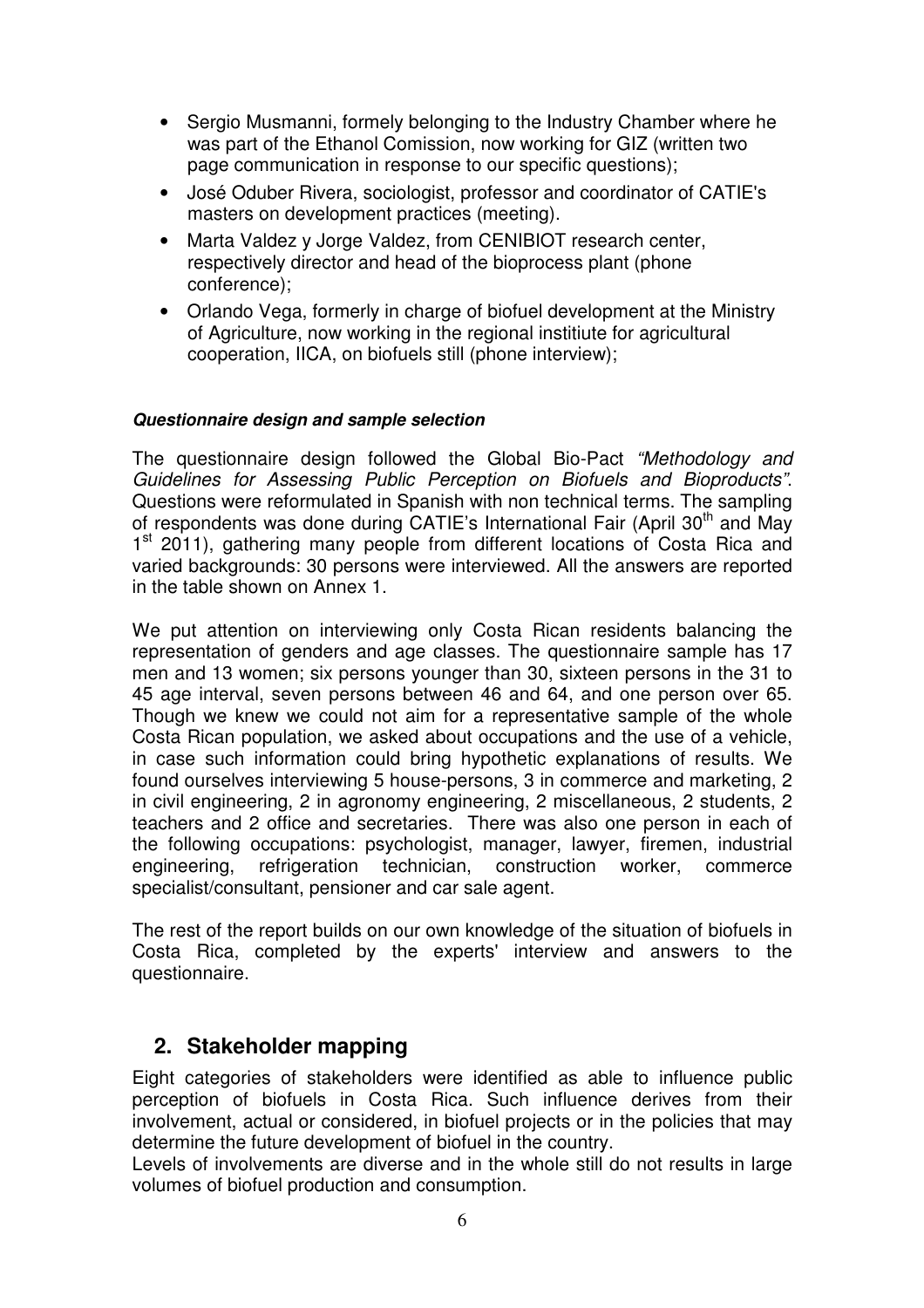Stakeholders are presented below, more or less along the biofuel production chain: biomass producers; biofuel producers; biofuel distributers and traders; biofuel consumers; policy-making and regulating institutions; research and training institutions, and other stakeholders taking position on biofuels.

#### **2.1. Biomass producers**

**Function:** produce or generate biomass that is meant to be transformed into biofuels, at least partially: agricultural producers of energy crops (Jatropha), of crops with a possible energy end-uses (sugarcane, oil palm), of crops whose residues are transformed to biofuel or planned to be so (coffee, banana and coconut), potential algae producers, oil consumers participating to the collection of used oil for its recycling to biofuel.

**Level of involvement:** Biomass producers are involved in the provision of feedstock for biofuels. Their involvement either is direct or, more often given that only a fraction of biomass is a feedstock to biofuel, goes through an association or a cooperative of producers as well as an agroindustrial stakeholder whose contribution is direct to biofuel projects.

Biomass producers' involvement is neither continuous nor guaranteed; it fluctuates with prospects on biofuel demand and the relative profitability of non food outlets.

Some of these associations or cooperatives of biomass producers are also involved at the policy level, lobbying for better public support to biofuel development: either first generation biofuels (sugarcane producers), or non yet existing advanced biofuels

**Position towards biofuels:** Biomass producers stand in favour of biofuel development, as long as biofuel represent market opportunities for their productions. Stakeholders involved in the production of feedstock that could be used for advanced biofuels draw a distinction between first and secondgeneration biofuels, and criticize first generation biofuels for their contribution to food price rises and to deforestation.

#### **Examples:**

- CoopeVictoria produces sugar cane and coffee, partially used for ethanol production; they also have a project with the support of StroCA Foundation about used oils recycling that promotes the collection of used oils in schools, cf. www.coopevictoria.com.
- LAICA gathers sugarcane producers and organizes the supply of sugar and ethanol plants, cf. www.laica.co.cr.
- The consortium formed by Coopeagropal R.L. and Palmatica/Numar, produces and buys palm oil. Sermucoop, a small cooperative of growers, sells palm oil and palm fruit to Coopeagropal RL, and also uses biodiesel in its machinery and vehicles. FEDECAC produces palm oil and jatropha, and develops a pilot plant processing vegetable oils into biofuel, cf. www.coopeagropal.com and www.gruponumar.com.
- Coopetalamanca sos promotes the production of biofuels from crops that do not conflict with food production, according to its perception, because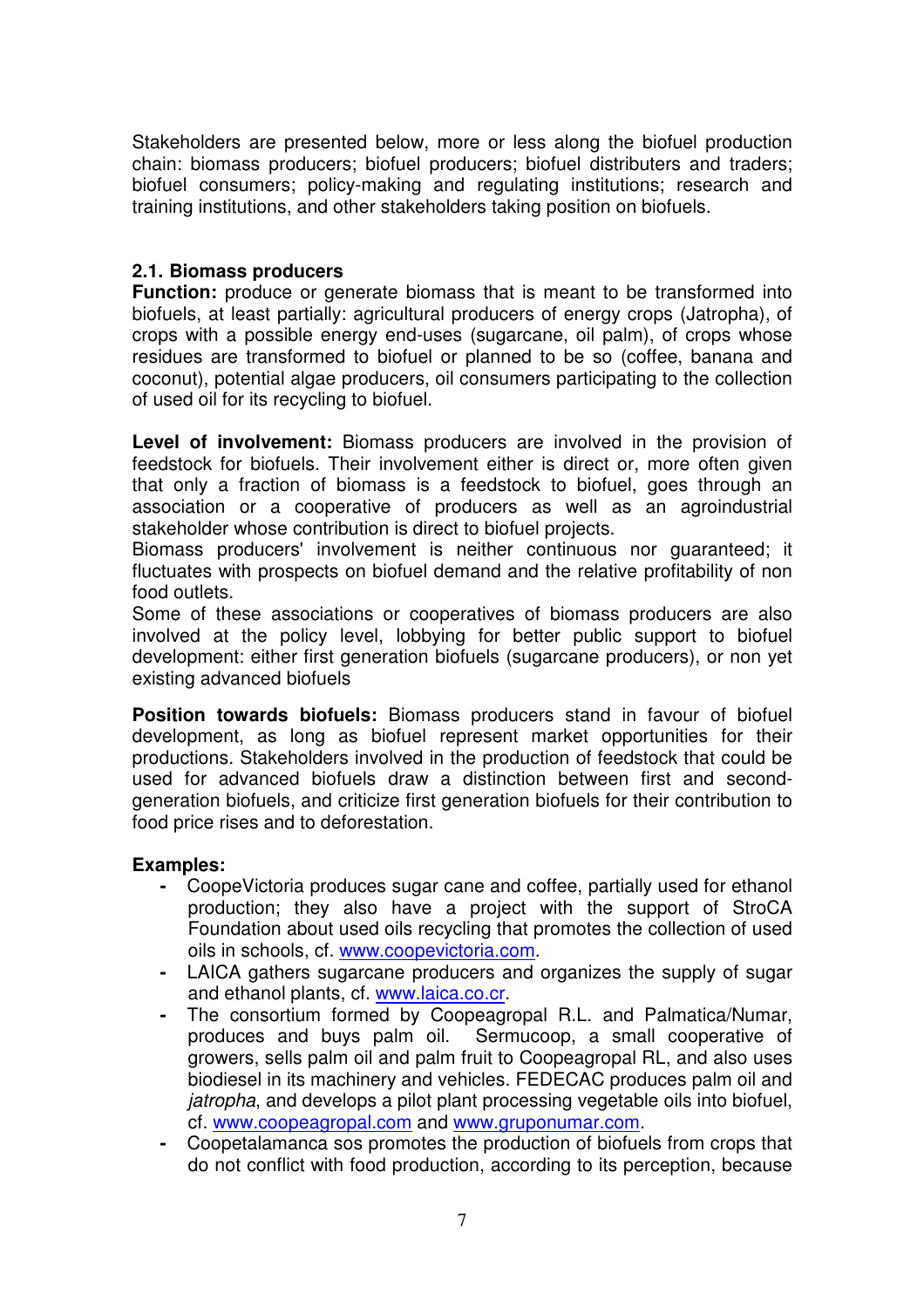they are crops grown on marginal lands such as Jatropha curcas, locally called "tempate", cf. http://coopetalamancasos.org.

- The UBA initiative led by American entrepreneurs, promotes Jatropha cultivation in Costa Rica and other Latin American countries, cf. http://thecostaricanews.com/united-biofuels-of-america-costa-ricanexport .
- The fast-food restaurants Burger King and CARSA collect used vegetable oil for biodiesel production, which is used in the fleet of the same company.

#### **2.2. Biofuel producers and biofuel plant suppliers**

**Function:** These stakeholders run or sell, or are planning to run, the agro industrial infrastructure or at a smaller scale, the equipments, necessary to process biomass feedstock into biofuels: fermentation tanks and distillery for the transformation of sweet or starchy biomass to ethanol, oil extractor, filter and transesterifier for the production of biodiesel out of oily feedstock.

#### **Level of involvement:** It is the strongest in the supply-chain.

Their contribution is direct at the project level and indirect at the policy level where they lobby and highlight characteristics of biofuels such as cheaper and eco friendly compared to the use of petroleum products. They seek increased production of biomass feedstock and better incentives to promote the consumption of biofuels.

#### **Position towards biofuels:** In favour, biofuel development is their business

#### **Examples:**

- A reference organization in the transformation of biomass into biofuels in Costa Rica is the already mentioned LAICA sugarcane league. It has an alcohol rectifying plant for ethanol imported from Brazil and exported to the USA, Japan or Europe. DIECA is the research section of LAICA which has an active role in generating opinion related to biofuel development. They constantly evaluate the conditions for promoting biofuels, particularly ethanol, in Costa Rica.
- CATSA and Taboga are the two sugarcane industrials processing molasses into ethanol, cf. http://www.catsa.net/index.php. The coffee cooperative Coopedota transforms coffee waste into ethanol which is used to run their vehicles so as to reduce fossil fuel consumption, cf. http://www.coopedota.com/.
- Energías Biodegradables SA Costa Rica produces biodiesel, representing the most well-known experience in the country, spontaneously mentioned by most interviewed experts and a few respondents of the questionnaire, cf. http://www.energiasbiodegradables.com/
- The Agregados H & M Company has a demonstration project of biodiesel production and processing, articulating the experience of producing biodiesel with scientific and ecological tourism, their "Biodiesel Tour", cf. http://www.biodieseltourcr.com/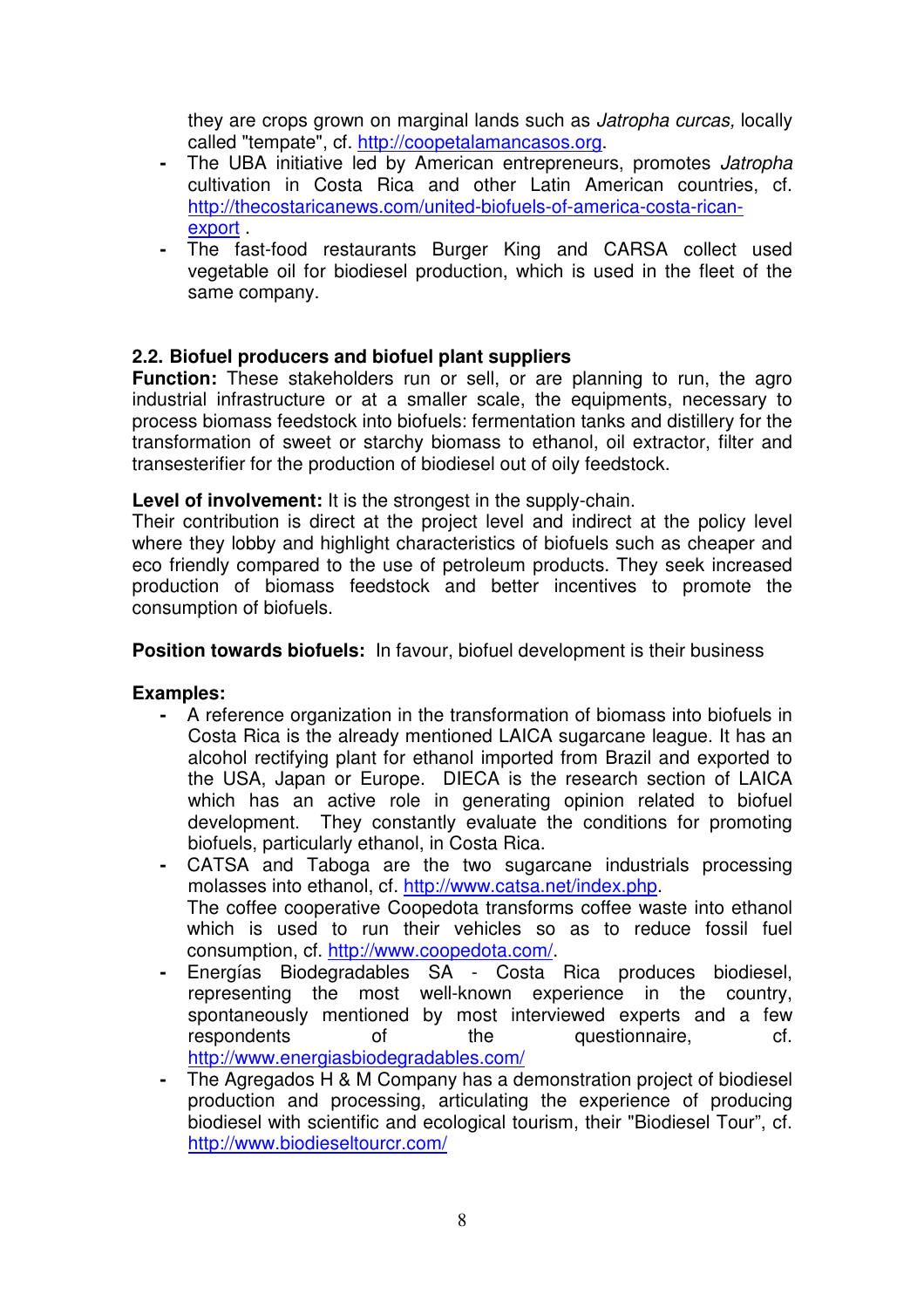- Biodiesel Central HTP Inc. is a company that sells plants for biodiesel production and promotes biofuel consumption in different countries including Costa Rica, cf http://www.centralbiodieselhtp.com/es/
- Ryan King is a biologist and small entrepreneur producing biodiesel at small scale in Monteverde. Biodiesel is collected from local restaurants and consumed by local bus schools. He shares on Internet his do-ityourself type experience, cf. http://www.energybulletin.net/stories/2010- 08-26/biodiesel-biochar-biodiversity-costa-rica-example-small-scalelocally-appropriate

#### **2.3. Fuel refiner and trader**

**Function:** Importation, refining, wholesale distribution and marketing of fuels. Biofuels are generally mixed with fossil fuels by this category of stakeholder, who also prospect for biomass and biofuels, for technologies, equipments and expertise on biofuels.

**Level of involvement:** Their involvement is determinant for biofuel development, especially in Costa Rica where there is a monopoly on fuel importation and refining.

**Position towards biofuel:** In favour as long as they can keep control of biofuel development

At this level there is a single stakeholder, **RECOPE,** the state company with a monopoly on the imports, refinery and distribution of oil products. It is responsible for the production, distribution and sale of ethanol blended in gasoline in Costa Rica. It leads a pilot project of biofuel incorporation in the province of Guanacaste (North West of Costa Rica), cf. www.recope.go.cr.

#### **2.4. Fuel distributers: owners of gas stations**

**Function:** Selling fuel to end consumers. Fuels may have a percentage of biofuels, in which case gas stations may have to follow special procedures on storage and distribution of fuels.

**Level of involvement:** conditional to fiscal arrangements determining their financial margin. In Costa Rica, gas station owners all belong to a commerce chamber through which they have been pleading for the recognition of an extracost for biofuel incorporation. A financial margin has been pledged to cover this extracost.

**Position towards biofuel:** opposed, as long as the expected financial margin has not been granted. It seems that the technical problems mentioned in handling biofuels are pretexts to back up financial claims.

Fuel distributers are associated within the **Chamber of fuel entrepreneurs,** cf. www.aceccr.com.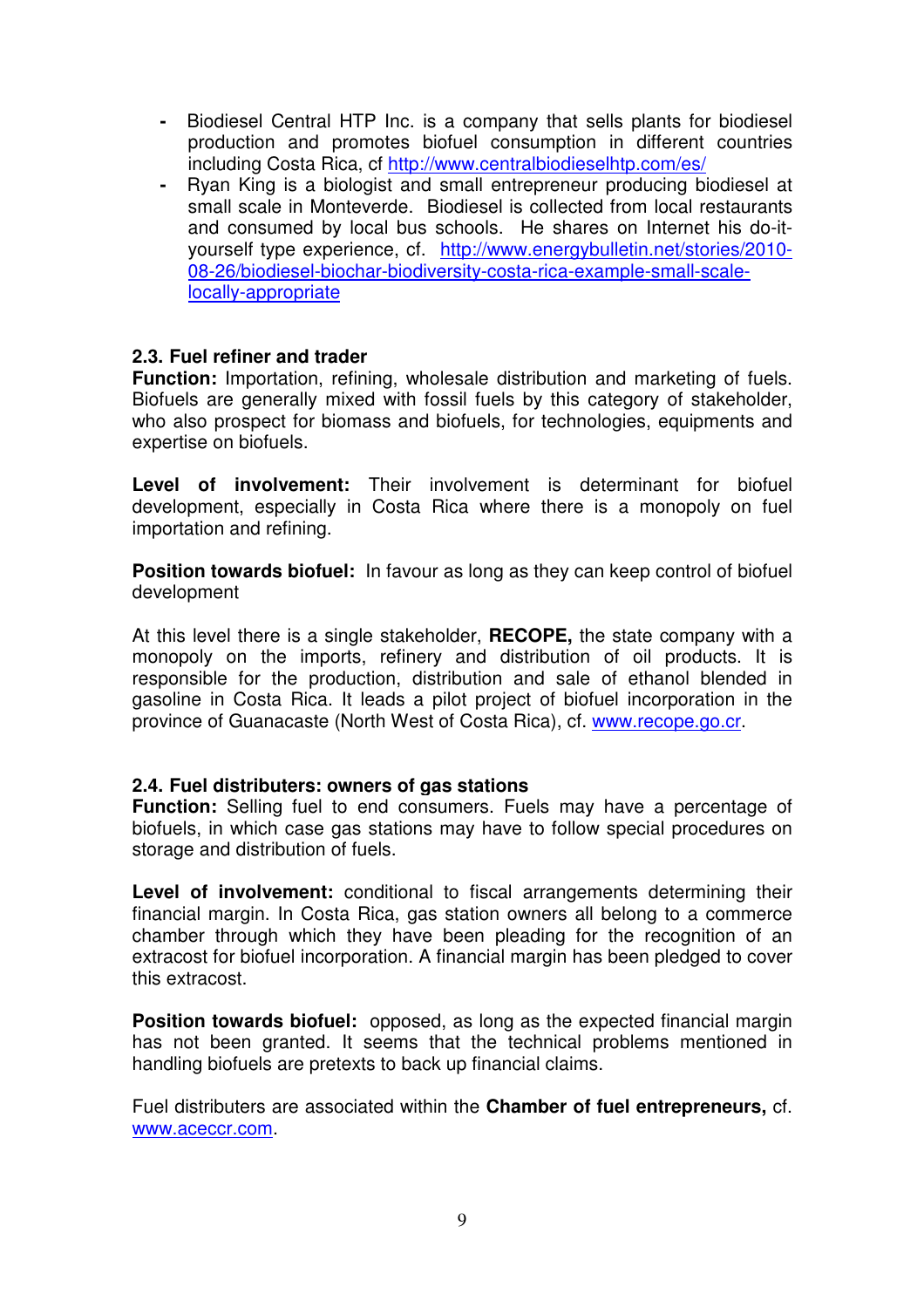#### **2.5. Biofuel consumers**

**Function:** Using biofuel for their vehicle motors Biofuel consumers in the Guanacaste region are passive, they don't choose to consume ethanol but get supplied in gas stations that sell ethanol-gasoline mix (www.nacion.com/2011- 04-19/ElPais/Relacionados/ElPais2753442.aspx). Other biofuel consumers are active, either belonging to short supply-chains within a cooperative or other institution where biofuels are both produced and consumed, or dealing directly with a biofuel supplier for specific purposes such as emitting cleaner fumes during the obligatory annual technical vehicle control, or for a captive fleet of local buses or tourism buses for instance.

**Level of involvement:** given that biofuel volumes available nationally are rather limited, biofuel consumers cannot rely entirely on them to satisfy fuel needs. Biofuel consumers can influence public perception of biofuels, namely on technical aspects of their performance. We have not found any evaluation yet of experiences of biofuel consumption. CATIE and CIRAD are currently (Medellin and Fallot, 2011) conducting a study on biofuel consumption experiences, namely by captive fleets of agricultural cooperatives.

**Position:** most active biofuel consumers are promoting their image, getting or hoping to get environmentalist recognition with the use of biofuel, carbon neutrality for instance. In that sense, consumers stand in favour of biofuel development. However, it is not obvious that biofuel consumers would be willing to pay an extra-cost for biofuel in substitution to fossil fuel.

#### **Examples:**

**-** Autotransporte CESMAG S.A., Curridabat-San Pedro Bus Line and Pavas and Deldu Transportation Line, currently use biodiesel in their fleet of passenger transport. Burger King and Papa John's business groups represented by the CARSA Company consume biodiesel in their captive fleets trucks, cf.

www.elfinancierocr.com/ef\_archivo/2009/noviembre/22/negocios2164578 .html.

**-** ICE shows interest in consuming biofuels for power generation in its new thermal plant, Garabito currently running on bunker, cf www.nacion.com/2010-10-3/ElPais/NotaPrincipal/ElPais2541040.aspx.

#### **2.6. Policy-making and regulating institutions**

**Function:** declare general orientations on biofuels, provide legal and judicial framework for activities concerning biofuels directly (monopoly on fuel distribution) or indirectly (sugar quotas for instance), provide and regulate incentives at different stages of biofuel supply-chains, from land cultivation until fuel consumption or exports.

**Level of involvement:** except for RECOPE, public institutions are not involved directly in biofuel production, distribution and consumption. They promote biofuels by declaring them of public interest and including them in national priorities for the energy and the environment, they gather main stakeholders of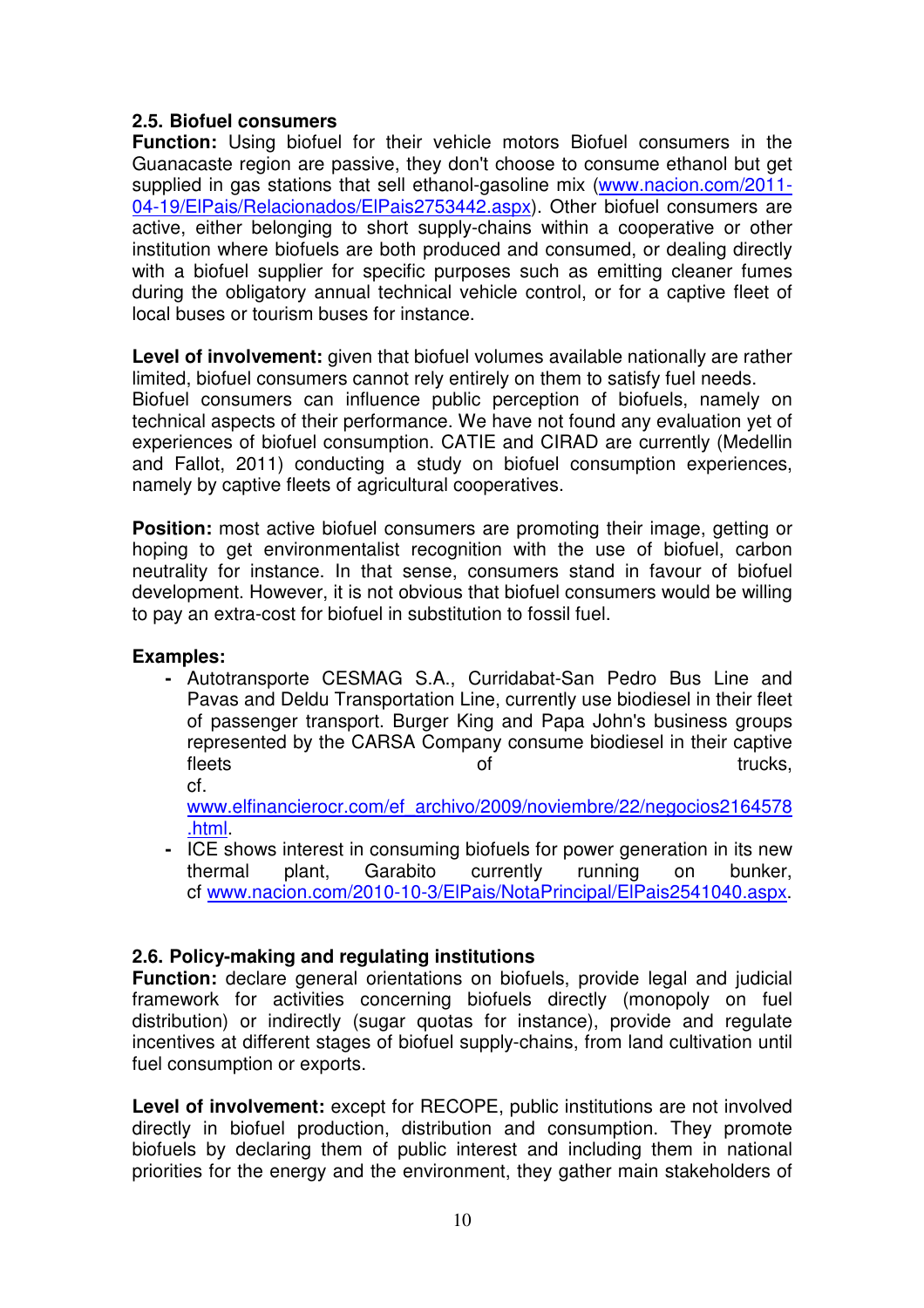biofuel development within several commission or programmes, and they support some research on alternative energy. However they have little leverage on major players for biofuel expansion and do not offer them the right incentives for biofuels to develop according to official plans.

**Position:** In favour, neutral or passively against biofuel development: because of financial constraints or conflicting objectives, public policies might contribute to complicate biofuel development.

#### **Examples:**

- MAG regulates aspects related to agricultural production and intends promoting research and innovation on energy crops within a specific programme (PITTA). IDA provides access to land to small farmers and technical assistance on specific crop (including energy ones).
- MINAET coordinates the National Biofuel Plan (www.dse.go.cr/es/03Publicaciones/01PoliticaEnerg/Programa%20Nacio nal%20de%20Biocombustibles.pdf) and the National Biofuel Committee, cf www.minae.go.cr/biocombustibles.html, gathering MAG, RECOPE, academic colleges, Canapalma, National Chamber of Agriculture and Agribusiness, LAICA, ICE, and ARESEP.
- ARESEP is responsible for tariff policy for electricity services and fuels, and regulates the commerce of biofuels.
- In her discourse on energy policy, the president of Costa Rica mentioned the need to "replace gradually imported fossil fuels for domestic energy, alcohol, biodiesel, hydroelectric, geothermal, biomass, wind and solar" (Chinchilla, 2010).

Laura Chinchilla highlights economic and environmental aspects, stating that "This action will allow us to reduce our oil bill, which in 2008 took 22% of our exports, and we will shield against climate change. In this way, our vulnerability diminishes and we become more competitive in international markets and will be again one environmental referring" (Chinchilla, 2010).

#### **2.7. Research and education institutions**

**Function:** Provide concepts and data on renewable energy in Costa Rica. From a diversity of disciplines and approaches: gather documentation and conduct research on the processes of biomass cultivation, and the production, processing, storage, distribution and consumption of biofuels, particularly ethanol and biodiesel. Participate in the discussions generated through the National Committee on Biofuels, on policies and strategies related to biofuels.

**Level of involvement:** They are involved in the assessment of potentials, the identification of efficient technologies, the analysis of environmental and economic impacts, and in more focused research on biomass feedstock, processes and bioproducts. They are also directly involved in the diffusion of information and opinions as well as in debates and forums. In spite of their influence, they seem to have limited direct participation in decision-making spaces on policies for the development of biofuels.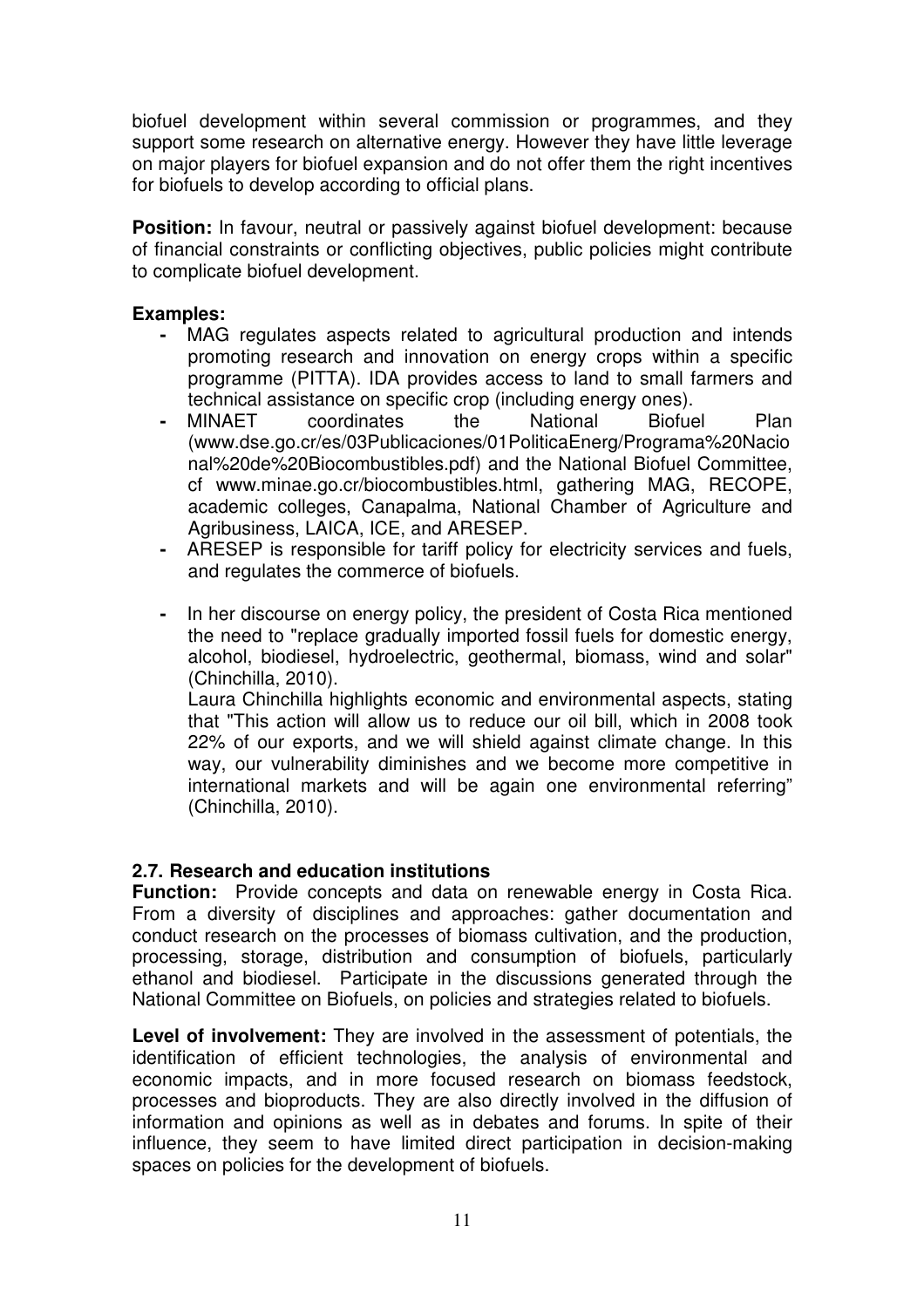**Position:** In favour of biofuel development when working on the theme and trying to improve their performances; more critical when considering biofuels within wider societal and environmental issues.

#### **Examples**

**-** UNA has been one of the oldest focal points of discussion found in the press articles, seeking information on the benefits of biofuels, from a seminar held in 2005, where an expert from the Argentine Institute of Oil and Gas presented the advantage of biofuels as substitutes for petroleum, cf.

www.una.ac.cr/campus/ediciones/2005/mayo/2005mayo\_pag05.html

- UCR is federating research on renewable energies from a large variety of disciplines. Its PRIFAE led by the School of Chemistry organizes conferences and is involved in the National Biodiesel Committee. The UCR-Fabio Baudrit Experimental Station, cf http://www.eefb.ucr.ac.cr/ develops research on the cultivation of Jatropha in conjunction with RECOPE.
- The CEA from ITCR promotes non-conventional energy sources. INA has cooperated in the testing of biodiesel in motor skills and is a major national reference for technical training on the process of the agricultural production chain that generates raw material for biofuel production.
- IICA and CATIE lead comparative studies on biofuels in Latin America. State of the Nation Project offered through their national reports some criticism related to the development of biofuels from the perspective of agriculture and its environmental implications, challenges and impact of the use of hydrocarbon energy.
- CENIBIOT has research equipments on biotechnologies that can serve for studies related to biofuel even led by other universities, cf. www.cenibiot.go.cr.

#### **2.8. Other stakeholders taking position on biofuels in Costa Rica**

**Function:** support rural development with community-based organizations. They work through platforms for networking exchange to build joint proposals related, improving access to productive resources such as land, technical assistance, credit and inputs. They also advocate for environmental causes, lead campaigns and exercise political and legal advocacy. Some environmentalist organizations are more radical and focus on conservation.

**Level of involvement:** we have not identified organizations specialized on biofuel issues, their involvement is often punctual and related to specific cases or contexts where it is perceived that decisions on biofuels may affect local population, either positively (develop rural means of production) or negatively (with regards to the rights of peasant groups).

**Position:** In favour of the biofuel initiatives that represent opportunities for rural population, for carbon neutrality or other environmental improvement. More critical in general terms when biofuels belong to large scale and international supply-chains.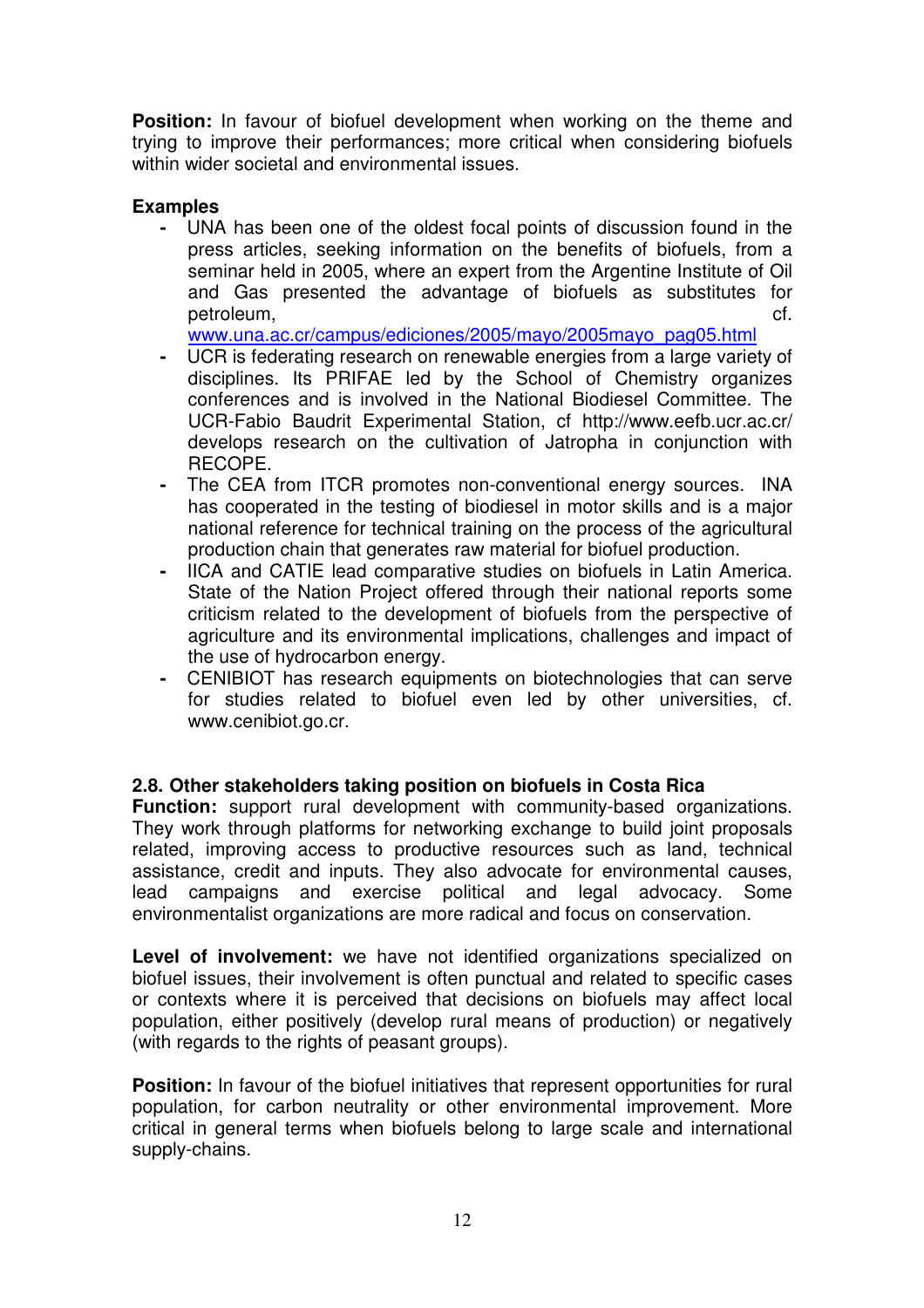#### **Examples:**

- AESC is an organization that stands controversy related to food security impacts of GMO crops for example. COECOCEIBA shows a critical stance towards biofuels from the food sovereignty point of view, cf. http://coecoceiba.org/2006/10/03/biocombustibles-cultivos-energeticos-ysoberania-alimentaria-en-america-latina/
- Rural Women Network does not show a clear position with regards to biofuels, but defends the rights of rural women and food sovereignty. ACICAFOC through its regional agroecology and food security program has developed a project related to the production of biodiesel from Jatropha crops with peasant organizations in southern Costa Rica.

## **3. External influences and crises**

#### **3.1. External influences**

The experience of Brazil is the most well known in Costa Rica. Brazil influences the development of a biofuel industry trough business opportunities, equipment supplies, technical assistance including staff training, and regionally active research and development promotion. Biofuel is also part of the diplomatic agenda between Brazil and Costa Rica, cf. http://documentos.mideplan.go.cr:8080/alfresco/d/d/workspace/SpacesStore/b9 1fa503-1020-47c5-9804-af5e6642d1ed/prioridades\_acciones\_CR\_Brasil.pdf. There is no doubt that Brazil is recognized as leading the biofuel industry, technically and economically. However, the Brazilian model is not considered fully appropriate for Costa Rica because of the scale differences and also because of criticism on the social aspects (Chavez Saenz, nd). In the same way, Argentina is a reference for its biofuel experience and its experts, but triggers criticism on the environmental and social implications of biofuel development.

Other major foreign actors in a position to influence biofuel development in Costa Rica are Colombia and Mexico. They diffuse their technologies and business models through regional programmes supported by the Interamerican Development Bank (IDB), cf. the Mesoamerican Biofuels Program (BID-OLADE 2006) promoting the installation of biofuel production plants (already in El Salvador and Honduras, planned in Costa Rica, Guatemala, Panama and Dominican Republic). This initiative is supported by all the presidents from Mexico trough Panama region by the XII Summit of Tuxtla Declaration, ratified on June 15, 2010 in Cartagena, Colombia. However, the experiences of Colombia and Mexico do not appear to be well-known in Costa Rica.

USA actors are quite active on biofuels in Costa Rica, promoting biomass for energy production and incentivising exports to the USA:

- the Caribbean Basin tax initiative provides duty-free access to the United States market for biofuel processed in Costa Rica, even if originating from Brazil.
- the University of Florida regularly intervenes in national or regional events on biofuels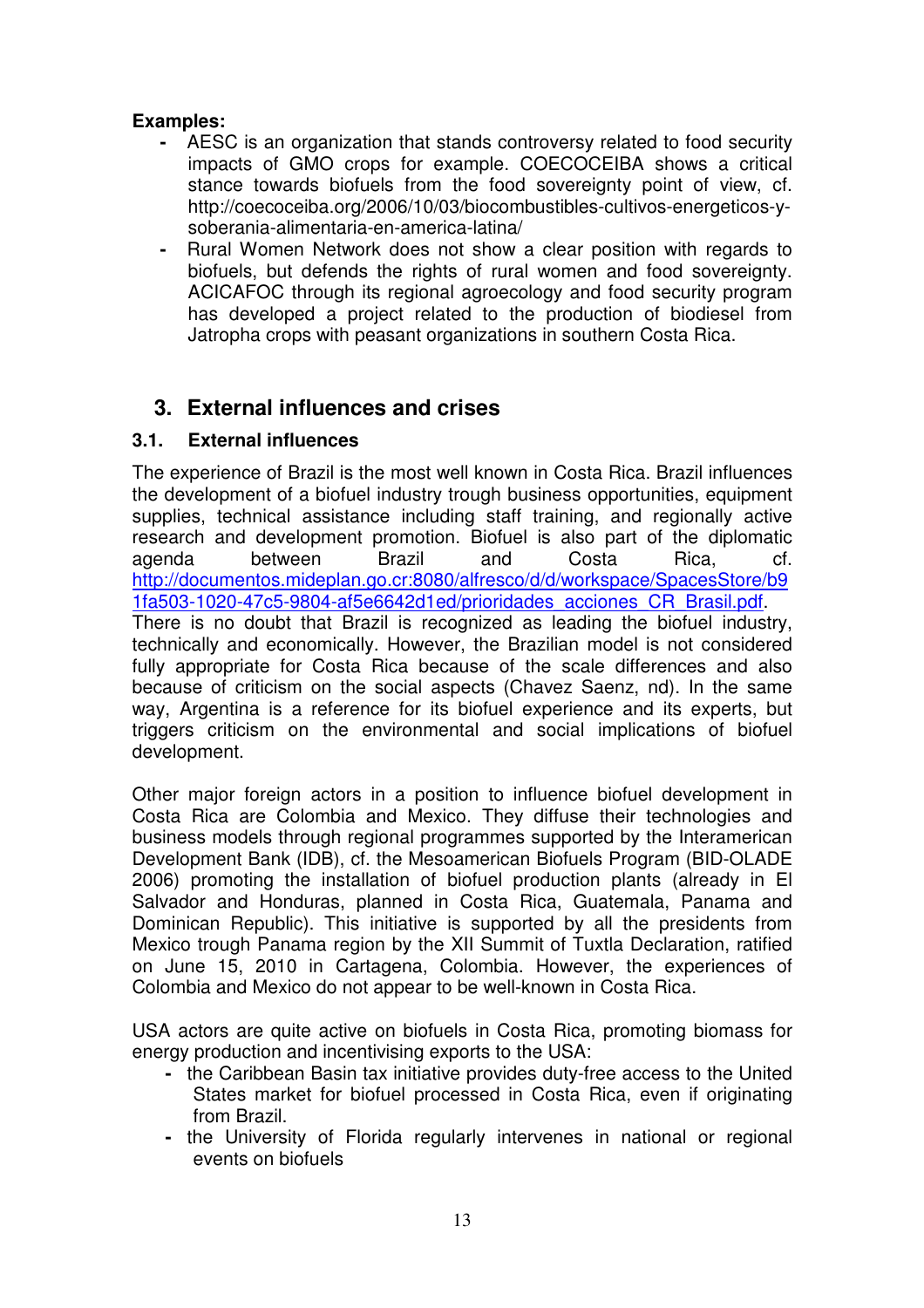**-** the Energy and Climate Partnership for the Americas (ECPA) supported by IDB and United States Department of Energy (DOE) is a continental initiative that shares experiences on energy development, including biomass and biofuels, cf. http://www.ecpamericas.org/

Other Northern countries importing biofuels or interested to do so may influence biofuel development in Costa Rica: European countries and Japan.

However, their proper first generation biofuel experience is not considered relevant for Costa Rica for various reasons: too costly, edible feedstock, low environmental balance.

India and China have been mentioned in the survey as countries currently developing biofuels.

Without being specifically promoted, biofuels in Costa Rica can benefit from international cooperation policies dedicated on renewable energies. For instance:

- The continental initiative named Energy and Climate Partnership for the Americas (ECPA) supported by the International Development Bank (IDB) and United States Department of Energy (DOE) (ECPA, 2011). At the Summit of the Americas in 2009, held in Trinidad and Tobago, the President Obama "urged Governments in the region to work in a variety of initiatives by promoting energy efficiency, developing renewable energy, use of cleaner non-fossil fuels, the integration of national grids, the expanding access to electricity for more people in more places, and response to global challenge urgency of climate change". This initiative recognizes Brazil as the world leader in biofuel technology and supports Costa Rica in the development of an Energy Efficiency Training Center (Clinton and Chu 2010).
- The Finnish and Austrian AEA, Alliance in Energy and Environment, as well as other foreign cooperation agencies provide seed funding for biofuel initiatives amongst other renewable energy developments.

However, there is no international agreement specifically aiming at biofuel development.

#### **3.2. Crises**

The main crisis mentioned as triggering recent biofuel development is the oil crisis making the switch to renewable energy more urgent.

While Costa Rica depends largely on renewable sources energy such as hydropower and geothermal energy, petroleum-based fuel is still important, namely for the transport sector. Therefore this sector constitutes the most vulnerable to future crises related to the rising price of oil. Costa Rica has been affected by rising oil prices since 2005 and particularly in the year 2008 (Vedova, 2008). Publicly discussed measures include the restriction of the import of vehicles, biofuel expansion, public transportation development and taxation on cars and gasoline (Vedova, 2008). However, on-going plans for oil exploration in the north of Costa Rica is currently may affect the green image of the country internationally, according to former Costa Rican president Abel Pacheco.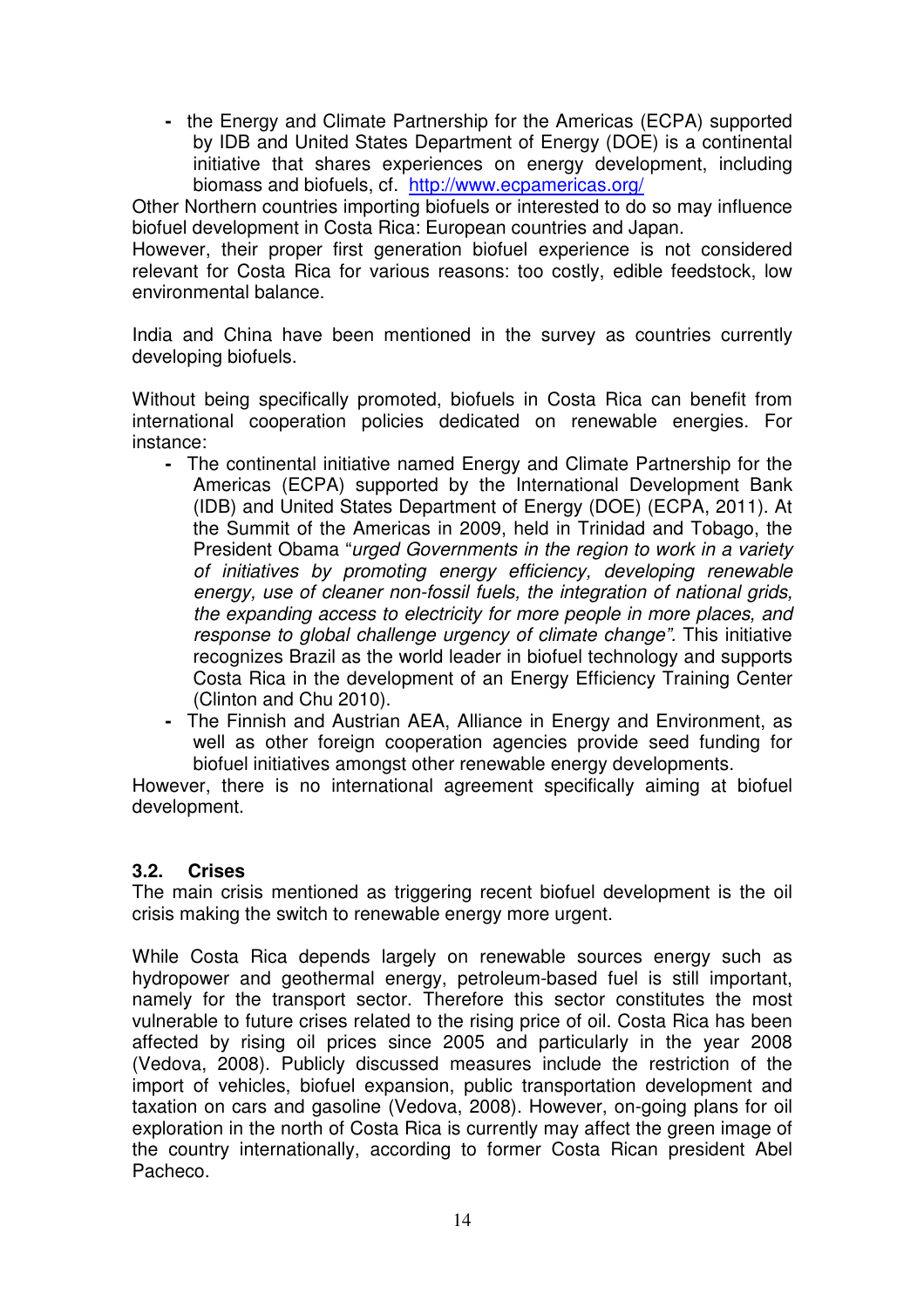Regarding the food price crises, biofuels are mentioned in general comments on the competition for arable land but do not apply specifically to Costa Rica.

## **4. Media analysis**

With the help of Mercedes Agüero, journalist at the main national newspaper, La Nación, we investigated how many press articles mentioned biofuels since 2003.

Eight unspecialized newspapers were investigated: La Nación (280 articles mentioning biofuels), La República (200), El País (112), El Financiero (96), Al Día (96), Costa Rica Hoy (60), Prensa Libre (19), La Extra (open page with 274 references).

Information on biofuels were found in different sections, mainly

- Opinion
- Economics and politics
- Technology
- Business.

Looking at the evolution in time, we found that the 2007-08 interval has had much more articles mentioning biofuels, see table 1. This can be explained by rapidly rising oil prices at this time.





Own elaboration with data from Mercedes Agüero

Then we analyzed the 35 articles we could find on the Internet, as well as their comments, when existing, see table 2.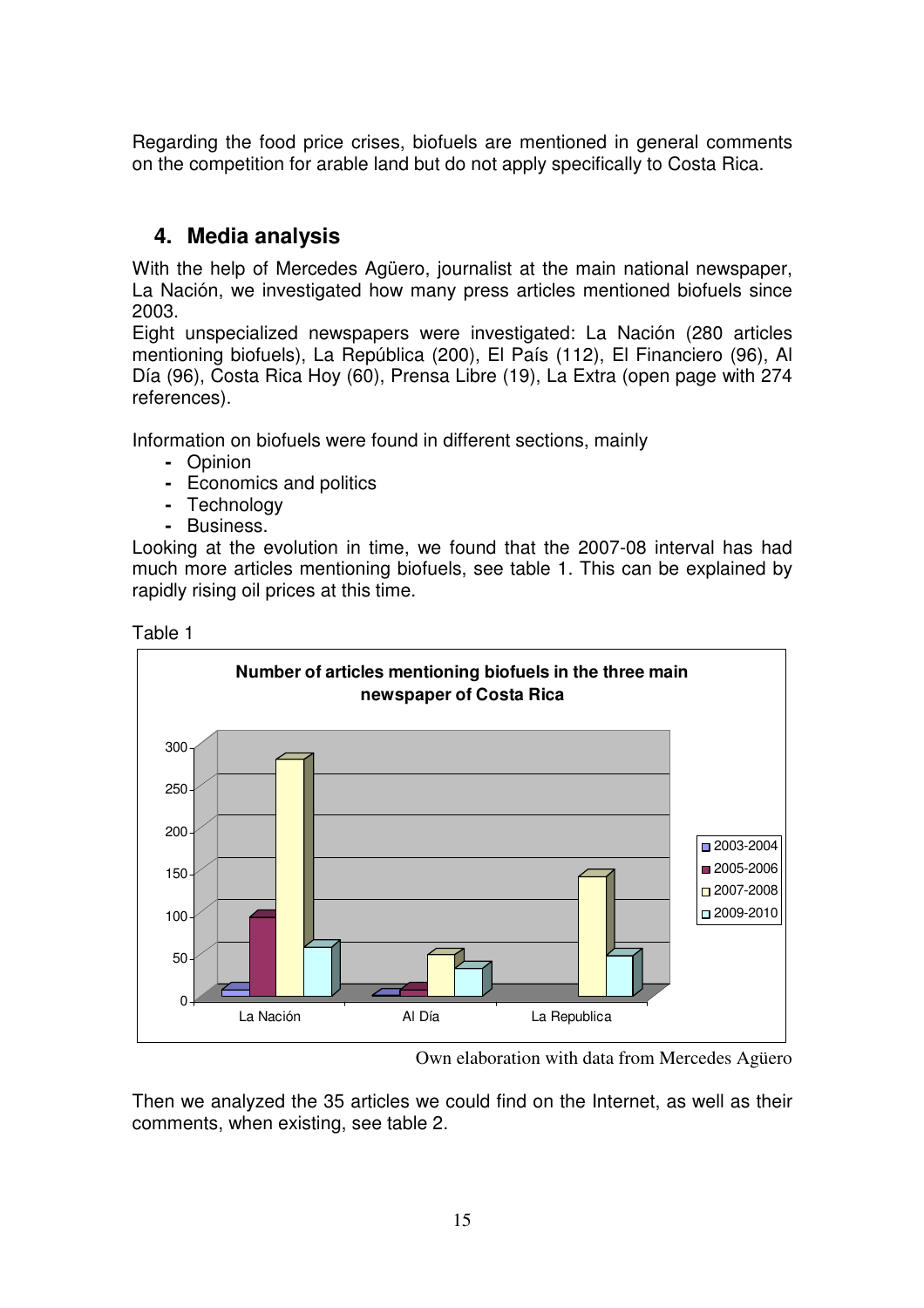#### Table 2

| <b>Electronic media</b>                |     | No.<br><b>Links</b> | <b>Section</b>                         | No. public<br>comments |
|----------------------------------------|-----|---------------------|----------------------------------------|------------------------|
| <b>National</b><br>news<br>information | and | 14                  | Opinion and financial                  | 64                     |
| International<br>news<br>information   | and | 5                   | Financial                              |                        |
| Financial                              |     | 5                   | Informative                            |                        |
| <b>Universities</b>                    |     | 3                   | Informative                            |                        |
| Research<br>centres<br>cooperation     | and | 4                   | Opinion<br>based<br>on<br>publications |                        |
| NGO and others                         |     |                     | Opinion                                | 6                      |
| <b>Particular Blogs</b>                |     |                     | Opinion                                |                        |
| Enterprises                            |     | $\overline{2}$      | Informative                            |                        |
| Government agencies                    |     |                     | Informative                            |                        |

We did not investigate Facebook profiles, evaluating that the information it could provide us on public perception was too informal or too difficult to treat in a systematic way.

#### Readers' comments

Through this media analysis, the level of information and debate on biofuels in Costa Rica appears either quite superficial on general ideas about biofuel for the environment, or quite specific on peculiar experiences and points of view. M. Agüero noted that reactions to press articles mainly originate from students and foreign residents, and that further questions mainly deal with business opportunities.

A representative comment might be: "the use of ethanol has promoted local development of a renewable fuel source that reduces oil use, allows a sustainable production system to develop, is good for the environment, reduces pollution without requiring costly changes in transport systems and is good for the country's economy because it creates new business opportunities for producers and their communities "In other countries bio fuels are successful… the (Costa Rican) government has every conditions to produce and thus reduce imports costs and environmental damage they (in reference to oil) generate" (Ortiz, 2005).

There is a propensity to consider biofuel development from an academic culture of ethics and sustainability "favoring a sound and sustainable production (understood as integral) and without creating (from) them false expectations" (Luna, nd).

Negative appraisals focus more on "what could happen" from a moral and sociohistorical perspective: "The land (that) should be devoted to raise food will be used to produce raw materials to supply machines and so replace petroleum. Something so sinister in my opinion as the mass extermination of Jews during the Second World War, supposedly because it was the way to solve the problems of unemployment and social inequality in Europe in those years" [bio fuels development represents a] "Tragic sentence for humanity, not finding a way to avoid the Apocalypse" (Chávez Saenz n.d.).

The questionnaire identified TV and newspapers as the main media for information, highlighting channel 6 (Repretel) and channel 7 (Teletica), the daily "La Nación", "Al Dia" and "La Teja". Reported radio stations include "Radio Monumental" and "Radio Columbia".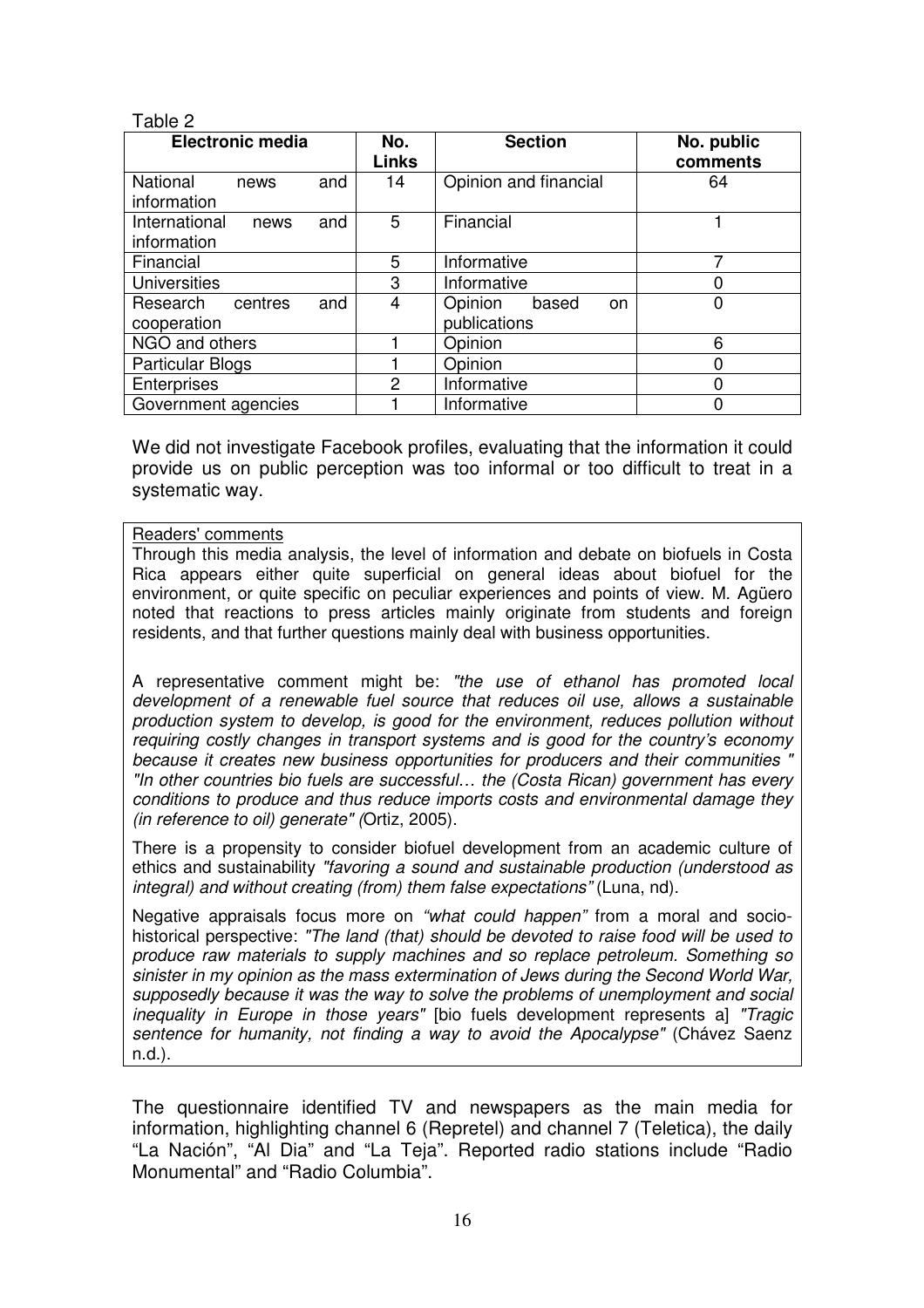Media appears quite favourable to biofuel development in Costa Rica. Most media related reviews tend to emphasize the implementation of biofuel governmental program for environmental reasons, reducing greenhouse gases, rural development and energy reduction in the price of petroleum fuels. This coincides with the perception of respondents in the survey, as the majority opinion in favor of biofuels being good for the environment. Emitted criticisms are generally dedicated to the lack of consistency and perseverance of the national biofuel policies.

## **5. Cultural parameters**

Costa Rica is quite small in terms of territory and population, quite open to international trade and politics and very much involved in environmental protection at various levels from local to international levels. It appears that the aspects of biofuel development of major interest to the population are:

- the environmental benefits biofuels can provide,
- the business opportunities they represent at quite local levels,
- the involvement required from the government to support biofuel.

The Costa Rican population is quite aware of the climate change problem and currently considers biofuels as part of mitigation strategies through fuel switch. However, doubts are raised whether the biofuel industry can really contribute to mitigation, given logistical issues. Because of its national aim to reach carbon neutrality, Costa Rica is relatively well informed on issues of greenhouse gas accounting, especially in activities where green labels can be obtained.

In fact, environmental challenges in Costa Rica coincide with business opportunities in various sectors: eco-tourism, agricultural and agro-forestry productions…

Comparatively in the region, Costa Rica counts with a well educated and flexible population, therefore appearing quite open to the new business opportunities that biofuels represent. There are numerous and scattered cases of individual initiatives for biofuel production, more of biodiesel than ethanol, but also of feedstock only (Jatropha especially). However success chances are limited by high levels of prices in Costa Rica compared with neighbouring countries.

Regarding fuel consumption, the population tends to consider that biofuels should be cheaper than fossil fuels, for being produced locally. Long term outlook and solidarity preoccupations are overlooked, in times of growing worries about purchasing power.

Since biofuels are more expensive than fossil fuels with the current system of incentives (prices, tax, and subsidies in the agricultural and energy sectors), it is commonly perceived that the government is faulty, for not intervening consistently. Governmental policies are often criticized with regards to the difficulty to achieve official goals and protect the purchasing power.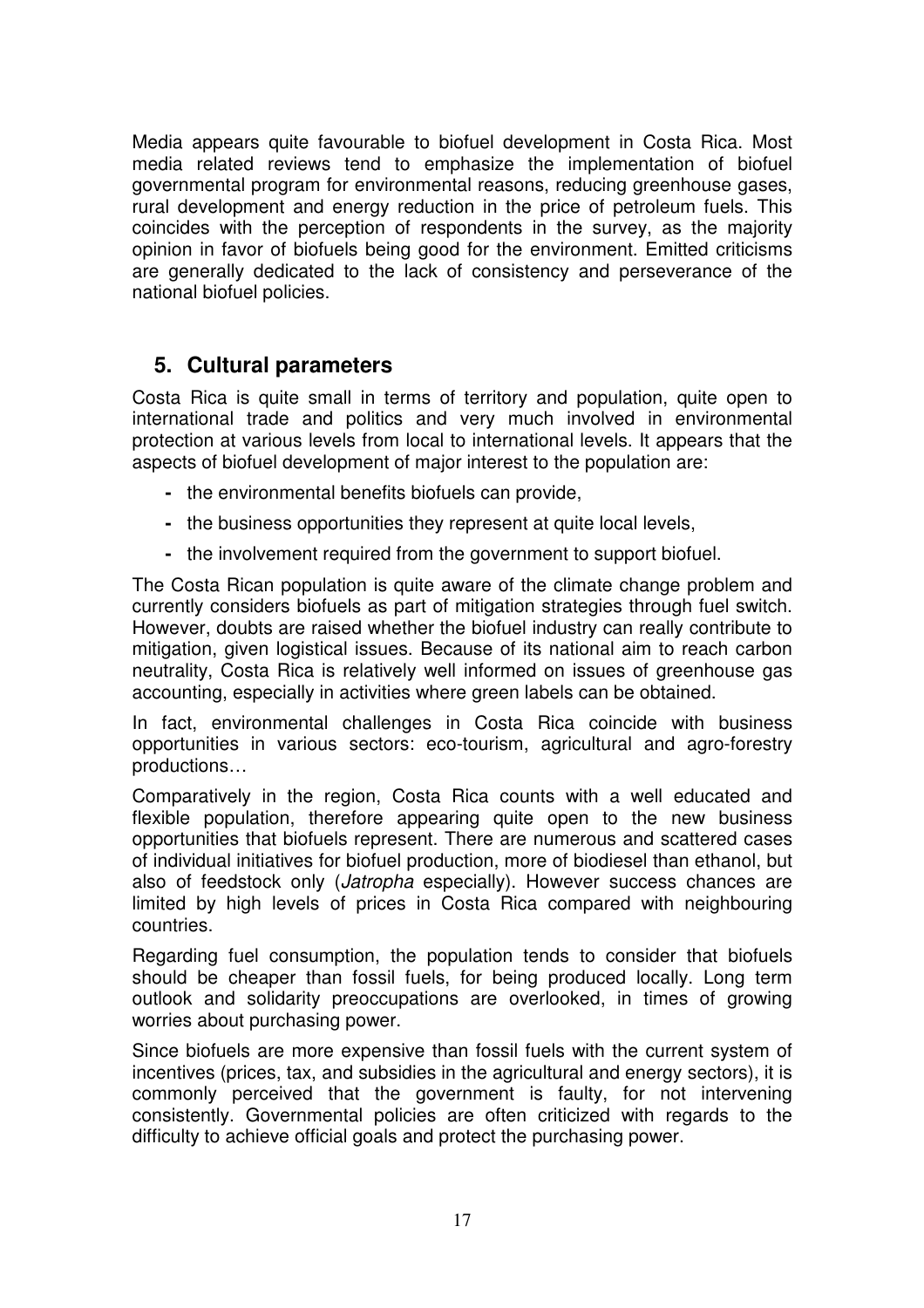## **6. Synthesis**

The current public perception of biofuels is generally positive in Costa Rica, since their development is associated with environmental strategies. At the national and regional levels, the potential for biofuel production and consumption is included in climate change mitigation policies. At local levels, biofuels are considered for self-consumption and the obtaining of green labels such as on carbon neutrality or more informally, a green image.

The business perspective was more enthusiastic a few years ago than now, due to the lack of biomass resources available in the country, the low profitability of energy crops and the persisting discontinuities of investments that are still not secured. Biofuel projects are known as punctual initiatives rather than elements of national dynamics. Various obstacles are commonly identified namely on incentives and the securing of investment and cast doubt whether true biofuel supply-chains will eventually emerge.

However, such problems are not perceived as specific to biofuels and rather lead to criticisms towards national policies.

There is no doubt that biofuel development is in line with public policy objectives. Major sustainability threats at the global scale, such as competition with food and deforestation or other natural resource degradation, are not so relevant in Costa Rica where biofuel feasibility faces high prices of land and high exposure to the changing international context. When the international context is favourable to biofuels, national producers have better market opportunities abroad, when the context is not favourable internationally, neither is it domestically.

Expectations on biofuels might have been too high a few years ago, based on the need to address different national and international issues: energy dependence to oil, high and increasing energy prices, and climate change.

RECOPE's pilot project experience on development of ethanol blends with gasoline in one of the seven provinces, is the most referred to, by a few respondents to the questionnaire and by most of the interviewed experts. They mentioned an initial reluctance to consume biofuel and to distribute it, under the argument that biofuel might damage car engines and gas pumps in the stations. This argument might have been a strategic one in order to plead for a better margin of distributors, see section 2.4.

Biofuel initiatives are mainly on biodiesel production. Most of these initiatives seem to be known more by stakeholders, experts and people working towards energy development rather than by the general public. There is a consensus amongst most experts, that reliable information on biofuels is needed, based on research and communication to the general public.

Although most respondents to the questionnaire said to have been informed about biofuels in the last two to six years, more information is expected, especially from the government about the means they can really dedicate to biofuel development.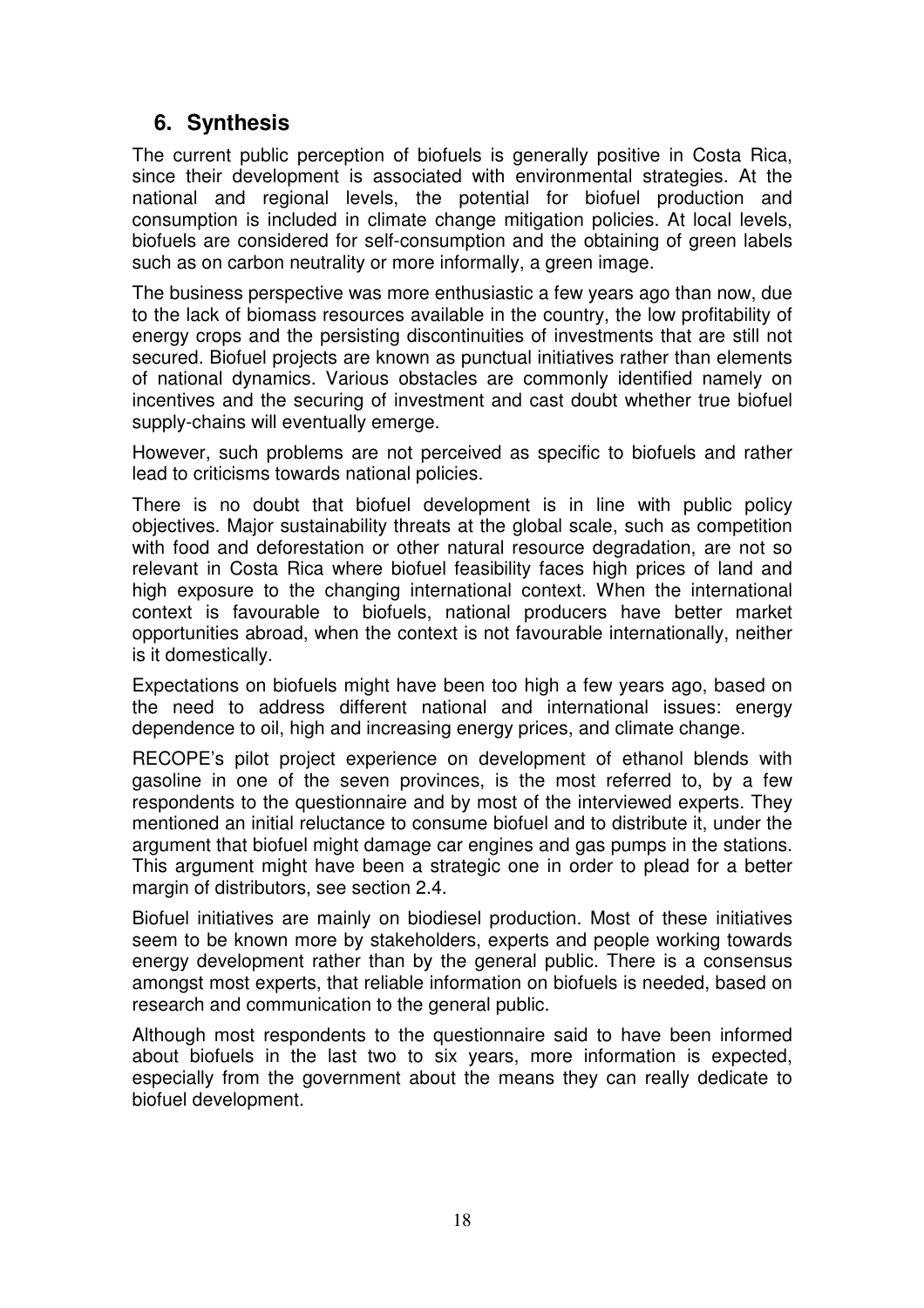## **References**

Chaves M., 2007. "Biocombustibles: ?Oportunidad o amenaza para Costa Rica?" Dirección de Investigación y Extensión de la Caña de Azúcar. Liga Agrícola Industrial de la Caña de Azúcar – LAICA. CR. 27 p. http://infoagro.net/shared/docs/a2/BIOCOMBUSTIBLESCRDIECA.pdf

Fallot A., Chacón A., 2011. Methodology and guidelines for assessing public perception on biofuels and bioproducts. Global Assessment of Biomass and Bioproduct Impacts on Socio-economics and Sustainability. Project no: FP7- 245085. 12 p.

FAO, 2007. Law & policy on bioenergy development Worldwide (includes Costa di Rica). www.globalbioenergy.org/uploads/media/0709\_FAO\_legal\_paper\_online\_-RECENT\_TRENDS\_IN\_THE\_LAW\_AND\_POLICY\_OF\_BIOENERGY\_PROD UCTION PROMOTION AND USE 01.pdf

Polimeni J., Fallot A., Chacón, A., Baldizón I., 2010. Electronic database contacts of participants from workshop on public perception of biofuels in Costa Rica. CATIE – CIRAD.

Programa de Biocombustibles – MINAET., 2011. Artículo de orientación sobre "Verdades de los biocombustibles" del MINAET. Unidad de Información Programa Nacional de Biocombustibles MINAET, MAG, RECOPE www.minae.go.cr/biocombustibles.html

### **The 35 press articles we analyzed**

Agencia de prensa AFP, 2009. Notas sobre los impactos económicos de los biocombustibles en Costa Rica.

http://www.centralamericadata.com/es/search?q=biocombustible&q1=country\_e s\_le%3A%22Costa+Rica%22

Agencia Reuters, 2008. Firma de convenio entre Costa Rica y Brasil sobre la incorporación etanol a gasolina

http://www.centralamericadata.com/es/article/home/Brasil\_y\_Costa\_Rica\_prom ueven\_biocombustibles

Agüero M., 2010. Operación de planta geotérmica Garabito y su posible compatibilidad con biocombustibles. www.nacion.com/2010-10-3/ElPais/NotaPrincipal/ElPais2541040.aspx

Agüero M. (2011). Opinión sobre ampliación de refinería RECOPE en Moín, Limón; considerando a los biocombustibles dentro de la matriz energética www.nacion.com/2011-01-

10/ElPais/NotasSecundarias/ElPais2629905.aspx

AIDData, 2010. Training project on biofuels for costarician technicians based on alternative production of biofuels agreement between Costa Rica and Brazil www.aiddata.org/project/show/3001910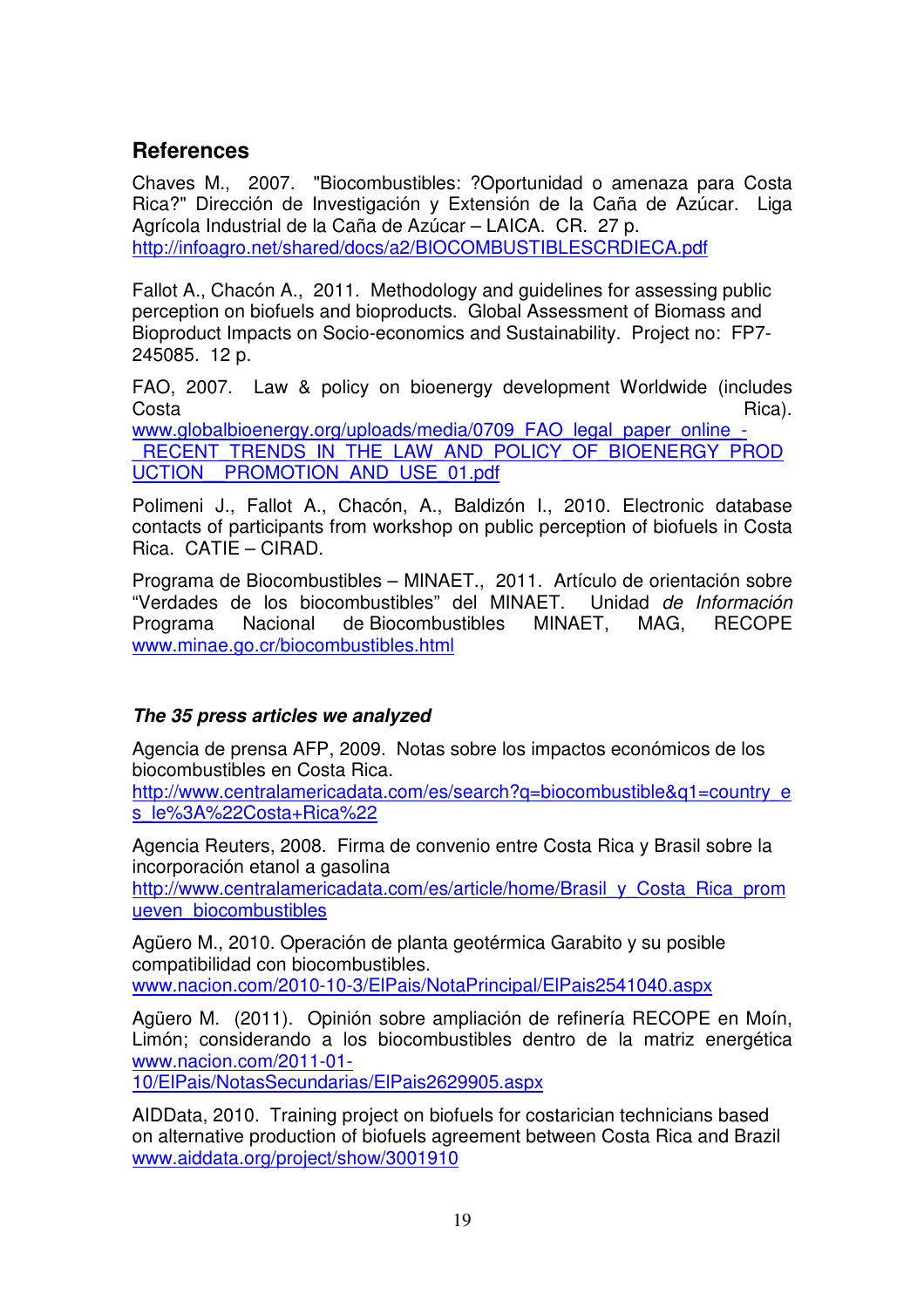Alfaro L. (2011). Sobre prioridades estratégicas para el gobierno de Costa Rica y su vinculación con Brasil. Ministerio de Planificación http://documentos.mideplan.go.cr:8080/alfresco/d/d/workspace/SpacesStore/b9 1fa503-1020-47c5-9804-af5e6642d1ed/prioridades\_acciones\_CR\_Brasil.pdf

Araya R. (without date). Crisis energética y oportunidades en Costa Rica http://www.elpais.co.cr/OPINION/0708341.html

BID – Olade. (2006). Iniciativas de BID sobre proyectos de biocombustibles, energía renovable y algunos ejemplos. Dirección sectorial de energía. Grupo mesoamericano de biocombustibles.

www.olade.org/biocombustibles2008/Documents/ponencias/d%C3%ADa2/Sesi on5%20-%20Dia2/ArnaldoVieira.pdf

Bioenergy wiki (2010). A Wiki about events, projects, issues, reports, presentations, policies, news and organizations working on bio fuels in Costa Rica. www.bioenergywiki.net/index.php/Costa\_Rica

Bonilla A. (2009). Opinión sobre energía nuclear y otras opciones energéticas que incluyen biocombustibles. El pregón. www.elpregon.org/opinion/columnas/ecologia-en-accion/1219-planta-deenergia-nuclear-para-costa-rica

Canziani O. (2008). Blog sobre Biocombustibles: un problema moral según Osvaldo Canziani (premio nobel de la paz 2007) http://news.bbc.co.uk/hi/spanish/science/newsid\_7324000/7324683.stm

Chávez Sáenz R. (no date). Opinión sobre los biocombustibles. Periódico El País, Costa Rica. http://www.elpais.co.cr/OPINION/0808134.html

Chinchilla L. (2010). Opinión de la presidenta de Costa Rica, Laura Chinchilla sobre el futuro energético de Costa Rica. www.nacion.com/2010-07-04/Opinion/Foro/Opinion2433870.aspx

Clinton H.R. y Chu S. (2010). Opinión sobre apoyo de Obama para el desarrollo de energías limpias en las Américas (citando ejemplo de Costa Rica y Brasil).

www.impre.com/laopinion/opinion/2010/4/13/estrategia-continental-182995- 1.html

Costa Rica Hoy (2010). Articulo sobre transformación y uso de aceite de cocina como biodiesel en Costa Rica.

http://costaricahoy.info/nacionales/inauguran-exposicion-de-como-transformaraceite-de-cocina-en-biodiesel/73385/

Cronin D. (2008). Científicos rechazan política de biocombustibles. IPS. http://ipsnoticias.net/nota.asp?idnews=88071

De la Torre T. (2011). Opinión de ministro de ambiente, energía y telecomunicaciones sobre energía como debate ideológico en Costa Rica. www.nacion.com/2011-01-28/Opinion/Foro/Opinion2665198.aspx

Energías biodegradables de Costa Rica (2011). Opiniones de empresa elaboradora de biocombustibles sobre sus beneficios. http://energiasbiodegradables.com/index.php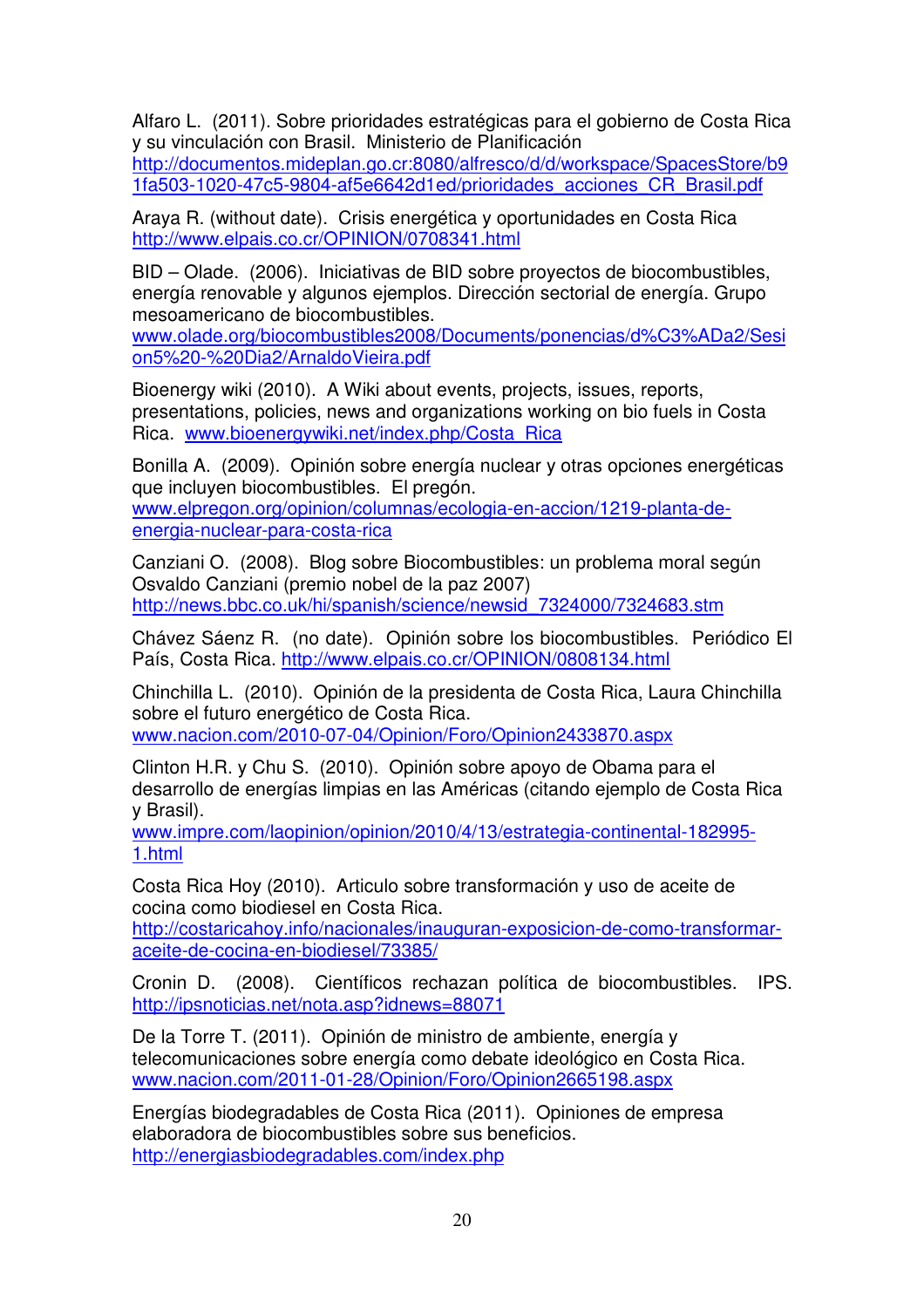Global legal information network – GLIN (2009). Document about Executive Decree/Agreement on alternative production of bio fuels between government of Costa Rica and Brazil. www.glin.gov/view.action?glinID=214579

Harrel L. (2008). Costa Rican Investors shift focus to Biofuels. http://thecostaricanews.com/costa-rican-investors-shift-focus-to-biofuels/194

IICA (2008). Opinión sobre falta de materia prima para el despegue del programa nacional de biocombustibles en Costa Rica. www.iica.int/Esp/regiones/sur/argentina/Lists/Noticias/DispForm.aspx?ID=919

IICA (2011). Evento de análisis sobre biocombustibles en el Hotel Ramada, Costa Rica – IICA.

www.iica.int/Esp/prensa/paginas/comunicadoprensav1.aspx?cp=410

King, R. (2010). Adaptación de tecnologías para el uso de biocombustibles a baja escala en Costa Rica. Energy bulletin – Post Carbon Institute. www.energybulletin.net/stories/2010-08-26/biodiesel-biochar-biodiversity-costarica-example-small-scale-locally-appropriate

La Nación (2011). Wikileak News (referred in la Nacion) about bio fuels development in Costa Rica.

http://161.58.182.53/Generales/Subsitios/Investigacion/2011/WikiLeaks/Entrega B/WIKILEAK81869.aspx

Lara JD. (2011). Opinión sobre transportes limpios y uso de biocombustibles. www.nacion.com/2011-01-12/Opinion/Foro/Opinion2647423.aspx

Lara JF. (2009). Industria del etanol de Brasil a Costa Rica y Estados Unidos de América.

www.centralamericadata.com/es/article/home/Etanol\_de\_Brasil\_a\_EEUU\_via Costa Rica

Luna Tortós C. (no date). Opinión sobre etanol en combustibles en Nuestro País, Costa Rica. Ex academic from UNA www.elpais.co.cr/OPINION/Tiempo\_para\_decisiones.html.

Marketwire Inc. (2010). Sobre adquisición de mas tierras en Guanacaste para cultivos destinados a biocombustibles.

www.centralamericadata.com/es/article/home/Empresa\_de\_biodiesel\_adquiere mas tierra en Costa Rica

Maxwell A. (2011). Biofuels development opinion in Costa Rica based on La nación and El financiero newspapers. Job Section.

http://switchboard.nrdc.org/blogs/amaxwell/latin\_america\_climate\_energy\_a\_11 .html?utm\_source=feedburner&utm\_medium=feed&utm\_campaign=Feed%3A+ switchboard\_amaxwell+(Switchboard%3A+Amanda+Maxwell's+Blog)

Morales, S. (2009). Sobre experiencia de Burger King en Costa Rica con el uso de biodiesel proveniente de reutilización de aceite. www.elfinancierocr.com/ef\_archivo/2009/noviembre/22/negocios2164578.html

Ortiz L. (2005). Opinión de académico argentino en la UNA sobre los biocombustibles. Revista Electrónica CAMPUS Mayo. UNA. Costa Rica. - Año XVII N° 157.

www.una.ac.cr/campus/ediciones/2005/mayo/2005mayo\_pag05.html